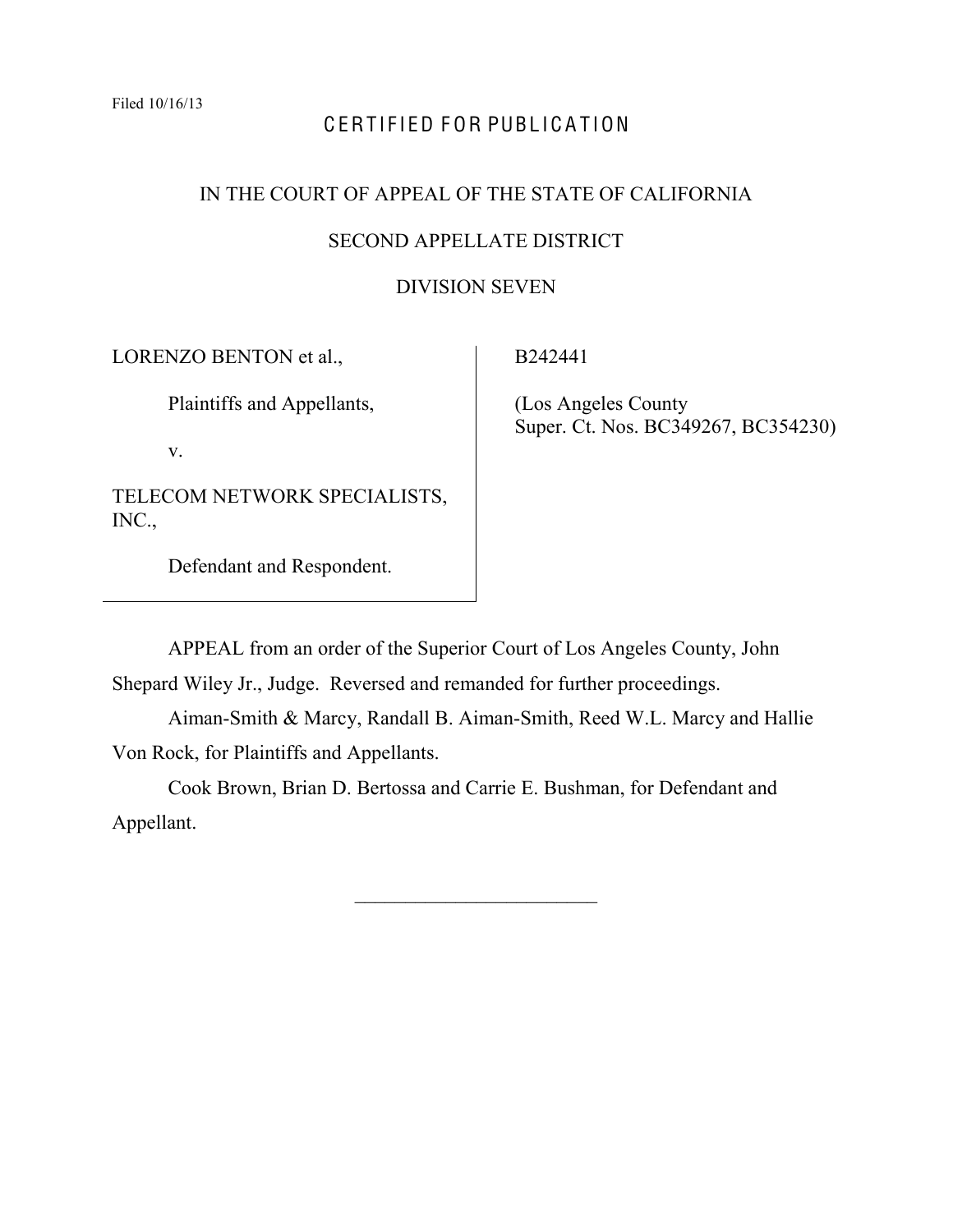# **INTRODUCTION**

Plaintiffs filed a wage and hour class action lawsuit against Telecom Network Services alleging, among other things, violation of meal and rest break requirements and failure to pay overtime. The proposed class consisted of approximately 750 cell-phone tower technicians, most of whom were hired and paid by staffing companies that contracted with TNS. The remainder of the technicians-approximately 15% of the proposed class—were hired and paid by TNS directly. Plaintiffs alleged that TNS was the employer of both categories of technicians and moved to certify their claims.

The trial court denied the motion, concluding that, even if it assumed TNS was the employer of every class member, plaintiffs could not establish TNS's liability through common proof because: (1) the technicians worked under "a diversity of workplace conditions" that enabled some of them to take meal and rest breaks; and  $(2)$  the staffing companies that hired and paid many of the TNS technicians had adopted different meal, rest break and overtime policies throughout the class period. We reverse the order and remand for further proceedings.

## FACTUAL AND PROCEDURAL BACKGROUND

### A. Background Facts

Telecom Network Specialists (TNS) provides personnel services to the telecommunication industry. TNS's customers, which include T-Mobile and Ericsson, own cell phone towers or supply cell phone equipment. TNS, in turn, locates "skilled" technical laborers" to perform installation, maintenance and repair of equipment at its customer's cell sites. TNS retains its technicians either by hiring them directly, or through staffing agencies which locate and hire technical personnel. Under its agreements with these staffing agencies, TNS pays each agency an agreed upon hourly rate for each hour of labor worked by the technician; the agency, in turn, pays the technician a separate hourly rate.<sup>1</sup>

<sup>&</sup>lt;sup>1</sup> These background facts are based on undisputed statements in the parties' pleadings or appellate briefs.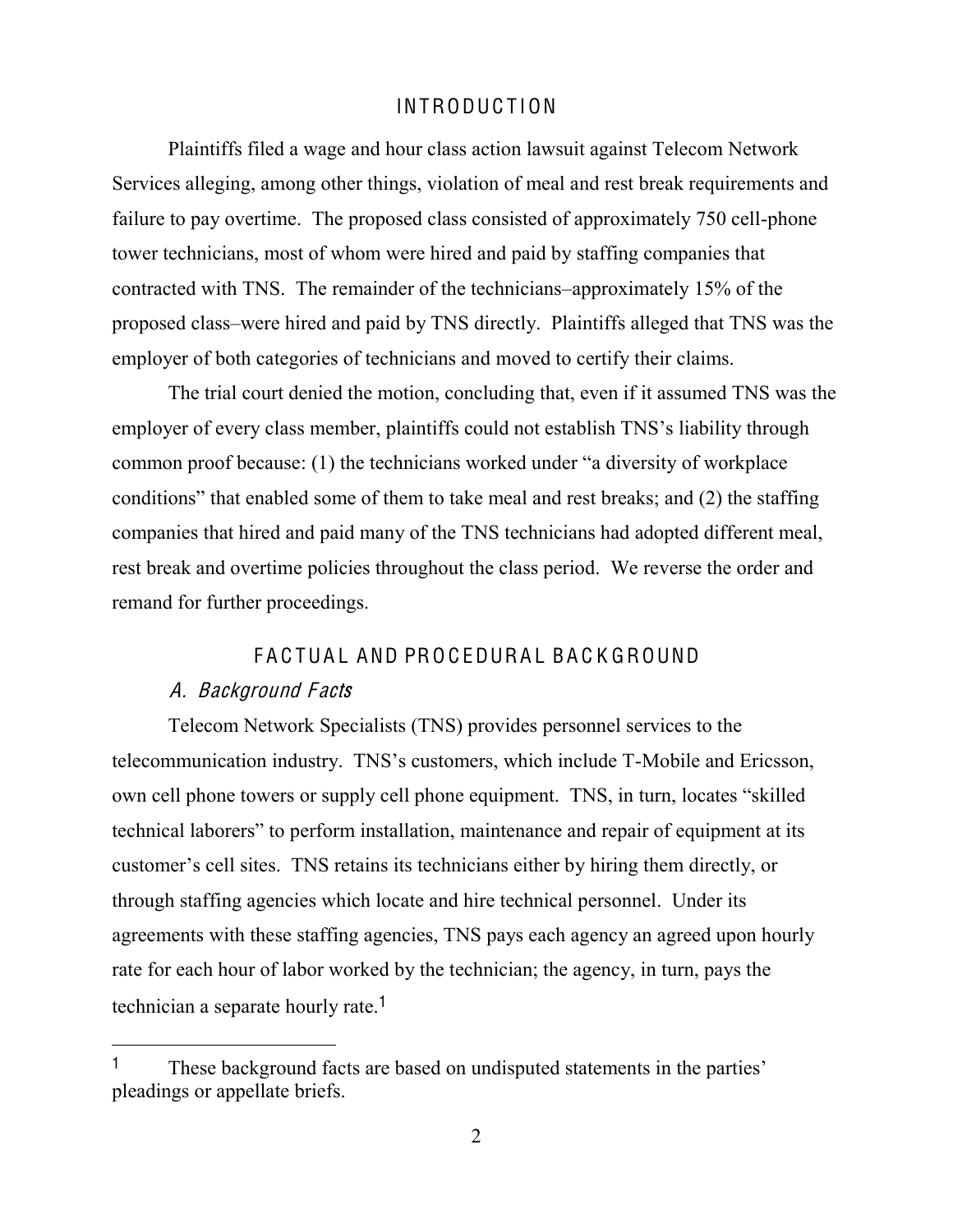On June 27, 2006, plaintiff Lorenzo Benton filed a class action complaint against TNS alleging numerous violations of California wage and hours laws, including: failure to pay overtime (Labor Code, §§ 510, 1194; Cal. Code Regs., tit. 8, § 11040, subd. (3)); failure to provide adequate meal and rest breaks (§§ 226.7, 512; Cal. Code Regs., tit. 8, § 11040, subds. (11)  $\&$  (12)); failure to furnish accurate wage statements and maintain accurate payroll records (§§ 226, 226.3, 1174, 1174.5; Cal. Code Regs., tit. 8, § 11040, subd. (7)); and unfair business practices. (Bus. & Prof. Code,  $\S$  17200.)<sup>2</sup>

The operative second amended complaint, filed in 2008, alleged that every technician "hired to perform work for TNS's [c]ustomers, either directly or through [staffing companies], were TNS's employees, regardless of whether they may have also been the employees of the [staffing companies]" or "the label TNS or any other entity purported to apply to those persons such as . . . . 'independent contractor' or otherwise." The complaint further alleged that "[n]either TNS nor its agents paid overtime" or "had any policy of providing meal breaks [or rest] breaks to the workers as required by California law."

Plaintiffs' "Class Action Allegations" stated that they sought to represent a class "consist [ing] of all persons who provided skilled technical labor for the benefit of TNS's [c]ustomers through TNS where the work was performed in California within . . . [the cllass period  $\ldots$ ." The complaint alleged that there were "numerous questions of law and fact common to the [class]," including, in part: "[w]hether TNS was the employer of the [c]lass [m]embers"; "[w]hether TNS provided meal [and rest] breaks in accordance

<sup>&</sup>lt;sup>2</sup> The original complaint also named as a defendant "PK Diversified," which was a staffing company that had hired Benton to do work for TNS. The operative second amended complaint, however, only names TNS as a defendant and includes several additional named plaintiffs.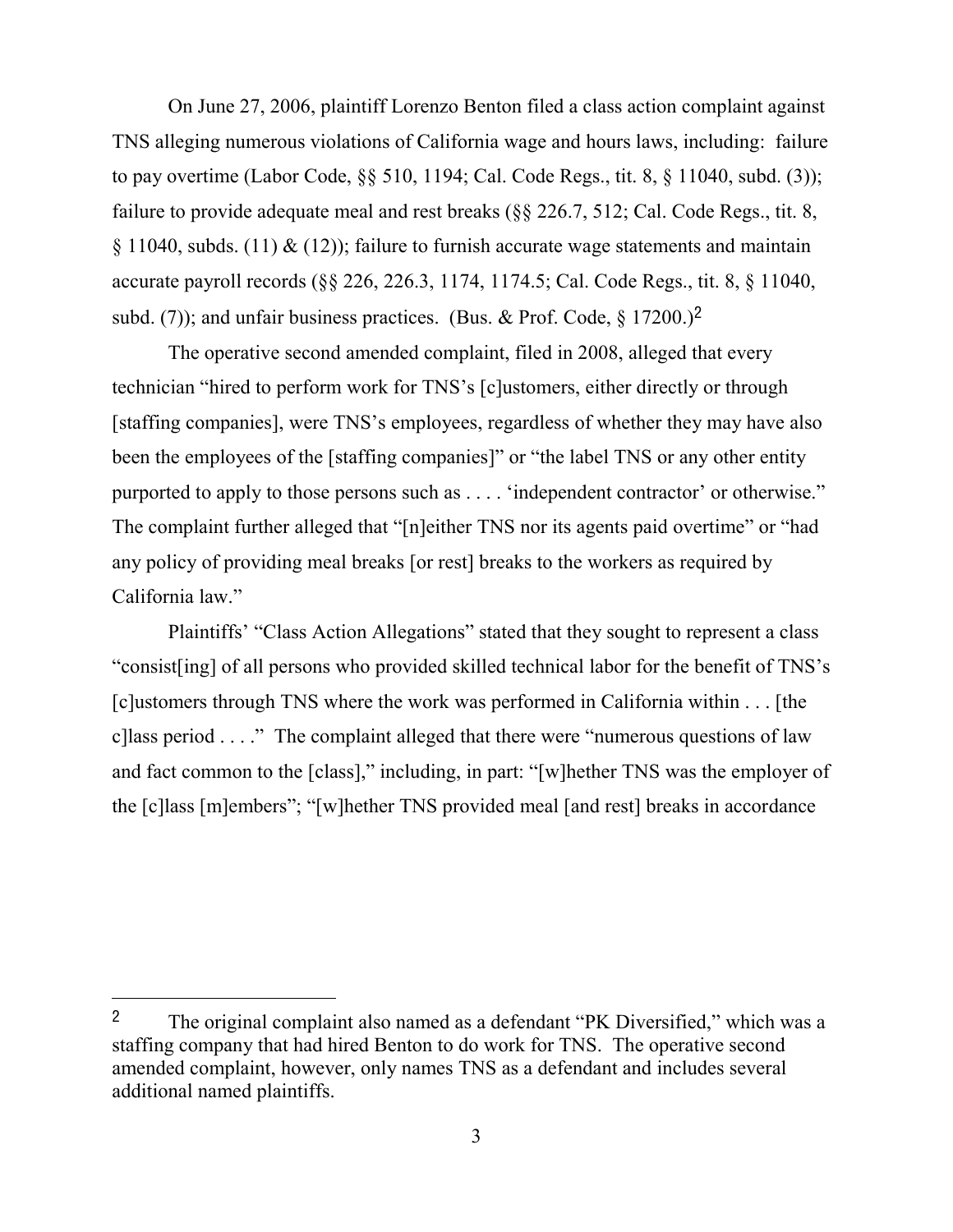with California law"; and "[w]hether the [c]lass [m]embers were denied premium wages for overtime worked in violation of California law."3

# **B.** Plaintiffs' Motion for Class Certification

# 1. Plaintiffs' motion and supporting evidence

a. Summary of plaintiffs' argument

On April 4, 2012, plaintiffs filed a motion for class certification asserting that the "principle [sic] issue presented in [the] suit  $\ldots$  [was] whether TNS is the class members'  $co-employer - all other issues in the case flow closely from this one.$ " Plaintiffs contended that this "princip[al] issue" could be determined on a class-wide basis through common proof demonstrating TNS exerted "exclusive day-to-day control" over all its technicians, including those who were referred to TNS by a staffing company (contractor technicians).<sup>4</sup>

In support, plaintiffs cited to evidence that, in their view, showed: (1) TNS treated its direct hire technicians and contractor technicians in the same manner; (2) TNS told contractor technicians what job site to attend and what work to perform; (3) while on the job site, contractor technicians worked under the exclusive control of TNS supervisors;  $F(A)$  contractor technicians were required to enter their hours into TNS's "Trinity" time keeping system, which then had to be approved by TNS supervisors; and (5) the staffing companies did not have any personnel at the TNS job sites and performed no supervisory functions regarding the work that contractor technicians performed for TNS.

Plaintiffs also argued that TNS's liability for violating meal and rest period requirements could be determined on a class-wide basis. Plaintiffs contended that, under the applicable wage order, TNS was obligated to adopt a policy authorizing and

<sup>3</sup> TNS filed cross-claims for indemnity against 43 staffing companies. In December of 2012, the trial court granted a motion for summary judgment in favor of all the remaining staffing companies.

For the purposes of clarity, we refer to technicians hired by TNS as "direct hire technicians" and technicians that were retained by a staffing company as "contractor" technicians"; we refer to the two groups collectively as "technicians."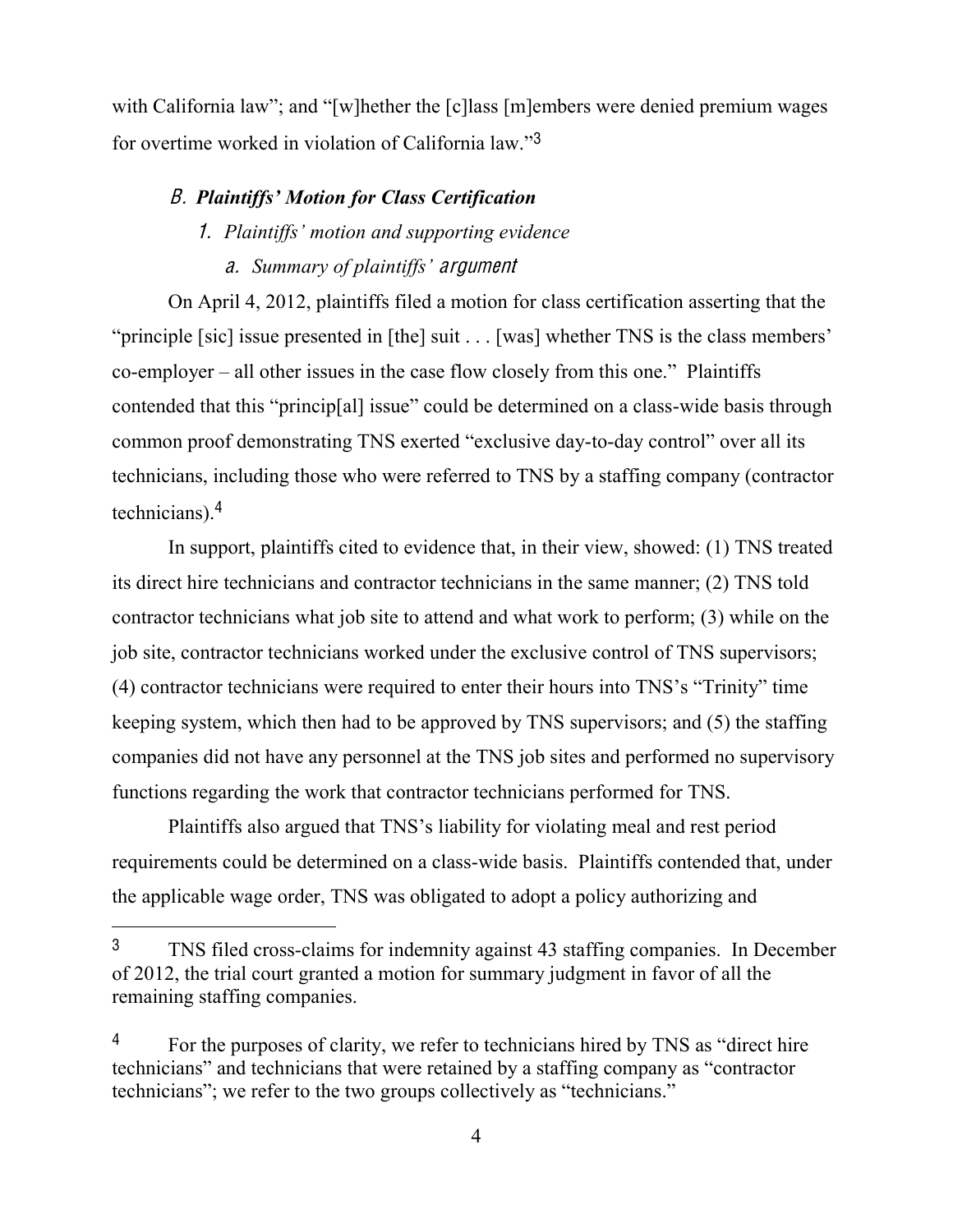permitting all of its technicians to take their statutorily-mandated meal and rest breaks. They further asserted that the evidence showed TNS had failed to adopt any such policy. Plaintiffs raised similar arguments regarding their overtime claims, asserting that common proof could be used to determine whether TNS had violated overtime laws by failing to ensure its staffing companies had paid the contractor technician's overtime.

#### b. Summary <sup>o</sup>f <sup>e</sup>vidence filed in <sup>s</sup>upport <sup>o</sup>f motion for certification

Plaintiffs' motion was supported by: (1) more than 40 declarations from putative class members; (2) deposition testimony from two TNS employees and six staffing company employees; (3) numerous documents, including various TNS employee handbooks and several "master services agreements" that TNS had entered into with its staffing companies; and (4) a declaration from plaintiffs' counsel.

The content of the plaintiffs' class member declarations (only one of which was from a direct hire technician) was essentially identical. The declarants each stated that, after being hired by a staffing company, they were told to contact TNS to obtain information about their assignment. "Once [the contractor technician] made the initial contact at TNS, the day-to-day working conditions . . . were controlled exclusively by TNS." The technicians' assignments were distributed by a TNS supervisor, who told the technicians where to go and what work needed to be performed when they arrived. The technicians generally travelled from cell site to cell site, working either alone or with a team of other technicians. The work generally "consisted of performing installation, upgrading, testing and maintenance of cellular telephone sites in the field according to the direction of TNS." According to the declarants, once they had received their assignment from TNS, the staffing company did not provide "any instructions, direction or supervision  $\ldots$  regarding either what work [to] do or how to perform it.  $\ldots$ "

On the issue of rest periods, each of the declarants asserted: "No one at TNS ever told me what a rest break or meal break was, or whether I was permitted or entitled to take breaks, or when to take breaks, or anything else about breaks." The technicians reported that although they were occasionally able to take breaks, they were rarely able to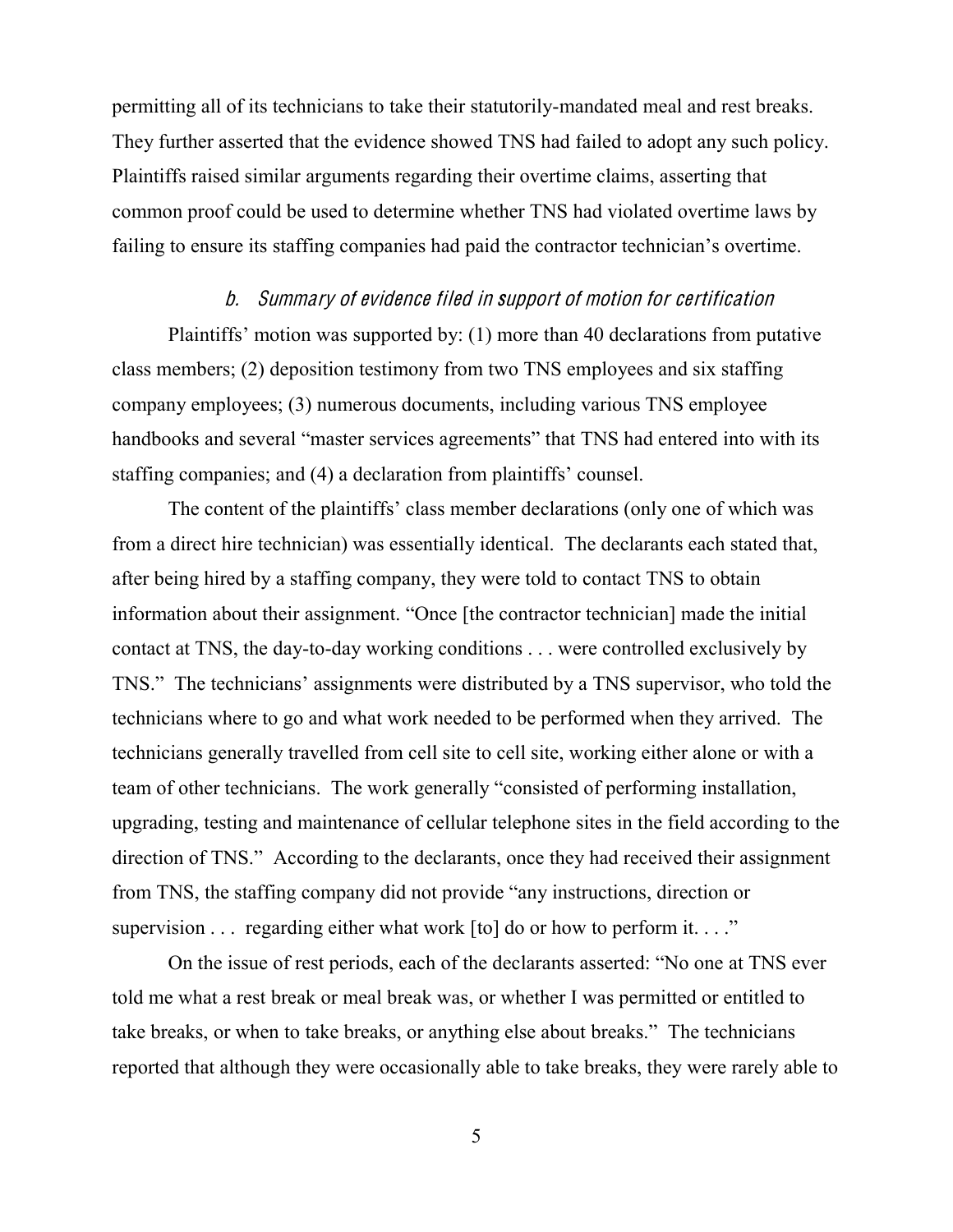take an uninterrupted 10-minute rest break, or a 30-minute meal period. The inability to take uninterrupted breaks was caused, in part, by the technicians' schedules and the nature of the cellular communications business. The declarants explained that TNS sought to avoid disruptions in cell service and therefore required its technicians to complete their job assignments "as quickly as possible"; frequently, work had to be completed during a "maintenance window" that ran between  $10:00$  p.m. and  $6:00$  [a].m., when "customer demand for service coverage is lowest." TNS placed "considerable" pressure" on technicians to "finish the work within the window and not to go into the peak service hours." Thus, it was "usually not practical to take either rest or meal breaks while the work was ongoing. This was particular true when [a technician] was working alone  $\ldots$ .

The declarants also stated that the staffing companies did not have any way of knowing if technicians were taking meal and rest periods. Each declarant also alleged that he or she had not considered any information the staffing company had provided regarding break periods, explaining: "Regardless of any policies regarding breaks that [the staffing company] might have had, I was being directly told what to do and supervised by TNS and I never considered whether the [staffing company] wanted me to take breaks..."

The declarants also reported that they were required to enter their hours into a TNS time-keeping system called "Trinity." A TNS supervisor was required to approve the technician's reported time before it was finalized and reported to the staffing company. The Trinity system did not record whether technicians had taken rest or meal breaks, nor were technicians told to record when they had missed a break.<sup>5</sup>

<sup>&</sup>lt;sup>5</sup> Each of the declarations contains additional allegations asserting that supervisors frequently refused to approve all of the time that the technician had entered into Trinity. These allegations relate to plaintiffs' "off the clock" claims, which are not at issue in this appeal.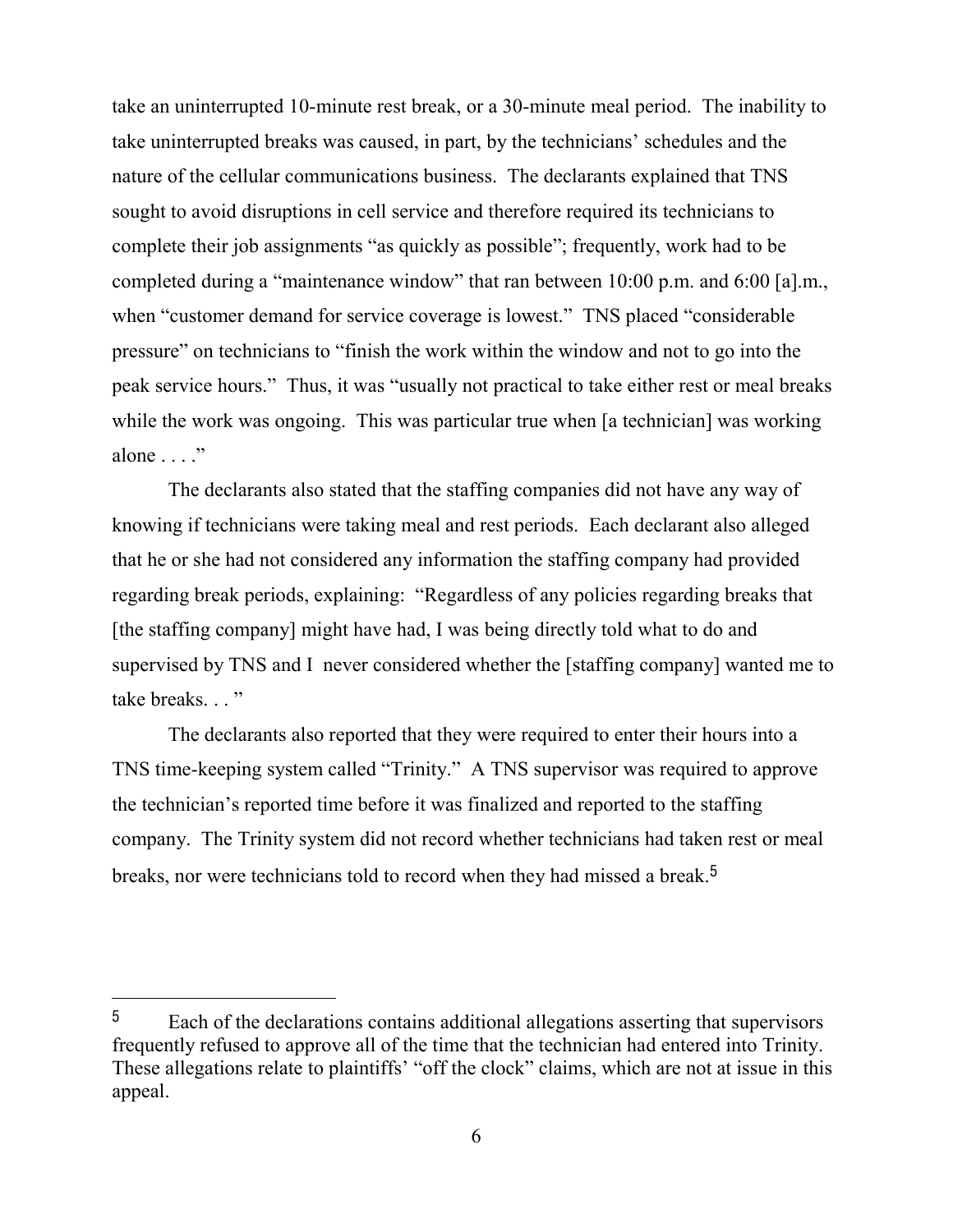Plaintiffs also submitted excerpts from depositions of two individuals TNS had designated as "persons most knowledgeable" (see Code of Civil Proc.,  $\S$  2025.230<sup>6</sup>): Jeffrey Ellis, who provided testimony about TNS's practices regarding contractor technicians; and Neal Gee, who provided testimony about TNS's practices regarding direct hire technicians. Ellis had worked for TNS since 2001 and supervised technicians in California between 2001 and 2003, and again in 2009. As a supervisor, he was responsible for creating a work schedule, deploying technicians and ensuring the quality of the technicians' work. Ellis stated that TNS maintained "ultimate control" of the work sites and was "responsible for the final quality of the work." Ellis reported that, while on the job sites, TNS treated its direct hire technicians and contractor technicians in exactly the same way; both groups of technicians performed the same work, attended the same meetings and used the same type of equipment. Ellis also stated that a supervisor would not be able to distinguish a direct hire technician from a contractor technician based on their day-to-day duties.

Ellis testified that the technicians normally worked alone at a cell site. When asked what "instruction [he] would give  $\ldots$  worker[s] as far as meal breaks and rest breaks," Ellis stated: "I would not tell them . . . you need to take a lunch now. They are in charge at the site. . . . [T]hey take their breaks, and they take their lunches when they take them." Ellis was also asked what he did to ensure technicians working in the field took a 30-minute meal period for every five hours of work. In response Ellis stated, "[a]t the time I was out there, I was unaware that that was a California law requirement," adding, "[b]ut as far as lunches and breaks, [technicians] understood that was all right" and decided on "an individual basis on how  $\ldots$  [to take] their meals." Ellis explained that he first learned about California's meal and rest period requirements through this lawsuit,

 $6$  Code of Civil Procedure section 2025.230 states: "If the deponent named is not a natural person, the deposition notice shall describe with reasonable particularity the matters on which examination is requested. In that event, the deponent shall designate and produce at the deposition those of its officers, directors, managing agents, employees, or agents who are most qualified to testify on its behalf as to those matters to the extent of any information known or reasonably available to the deponent."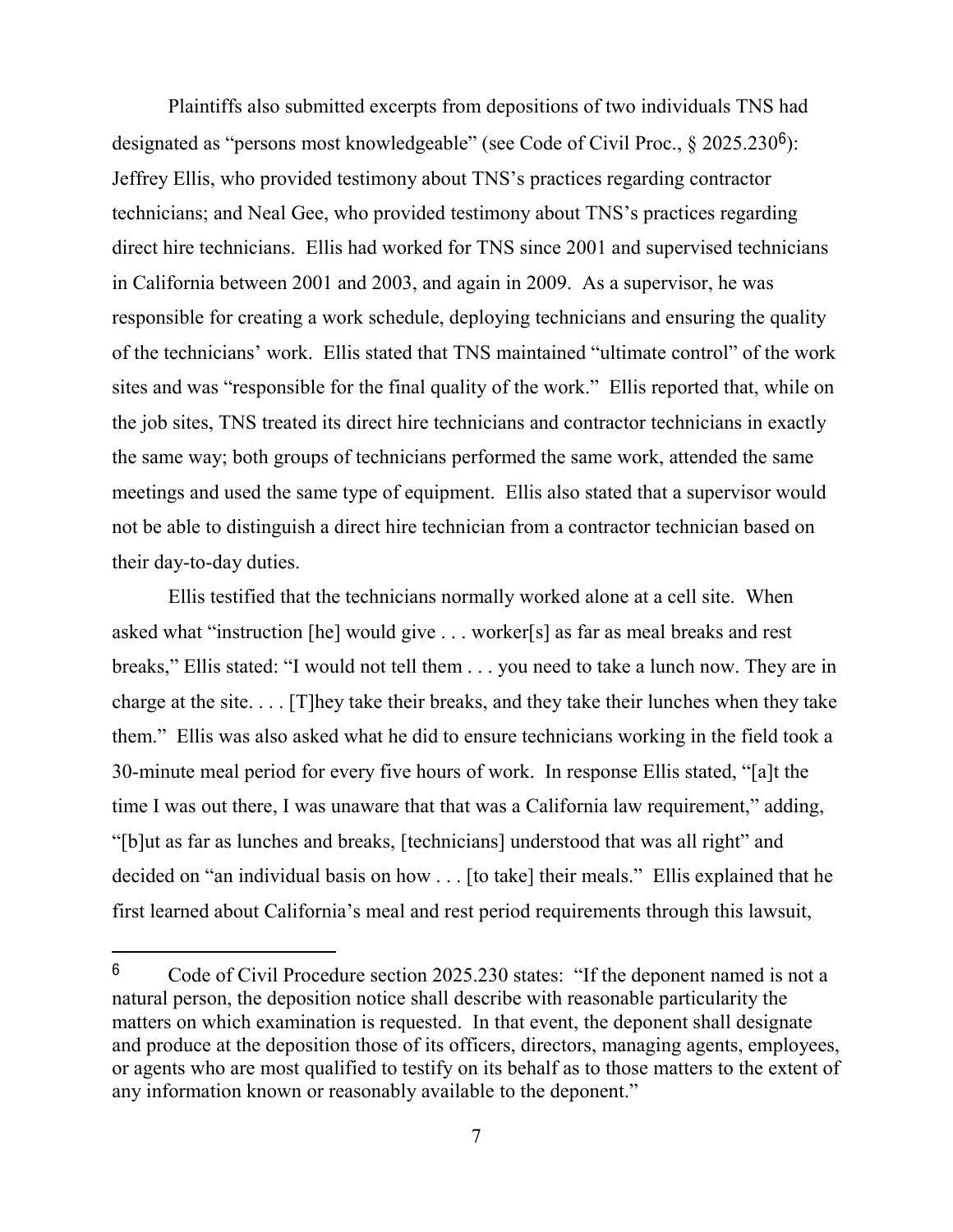which was "not common knowledge within the company." After learning about California's meal and rest period requirements, Ellis began informing technicians that they needed to read wage and hour posters that appeared at some of the TNS job sites and take their required meal and rest breaks. Ellis did not know if any other TNS supervisors or managers told technicians that they were entitled to meal and rest periods.

Ellis also stated, however, that in 2009 the president and vice president of TNS informed supervisors that technicians should start recording their meal periods into the "notes" section of Trinity. In 2010, Ellis received an email from management reminding supervisors to tell their technicians that they were required to comply with this requirement.

Neal Gee testified that, prior to 2009, TNS hired very few technicians directly, relying "primarily" on contractor technicians. Gee authenticated TNS employee handbooks from 2004, 2008 and 2008 and confirmed that TNS provided a handbook to all of its direct hire technicians. Each of the handbooks contained an identical "Meal and Rest Period Breaks" section stating: "Your supervisor will inform you when meals or breaks are to be taken and will designate the area to be used. Short rest breaks will usually be paid time and may be interrupted as necessary. You must remain on [TNS] premises when taking a [TNS]-paid break. Meal periods are usually non-paid time; therefore you should not work during that time. During exceptionally busy times, it may be necessary to shorten or interrupt scheduled lunch periods  $\dots$ ." Gee also testified that contractor technicians did not receive an employment manual or any other documents describing "any kind of policies and procedure [s]  $\ldots$  they were supposed to do or not do." Gee also reported that, currently, all its technicians were required to record their meal and rest break periods in the notes section of Trinity.

Plaintiffs also submitted deposition testimony from six different staffing company employees, which showed that some of the companies had adopted meal and rest break policies and others had not. All of the staffing company employees, however, indicated that their company had "no way of knowing" whether the contractor technicians were "taking breaks when they were working on TNS jobs." Several of the staffing company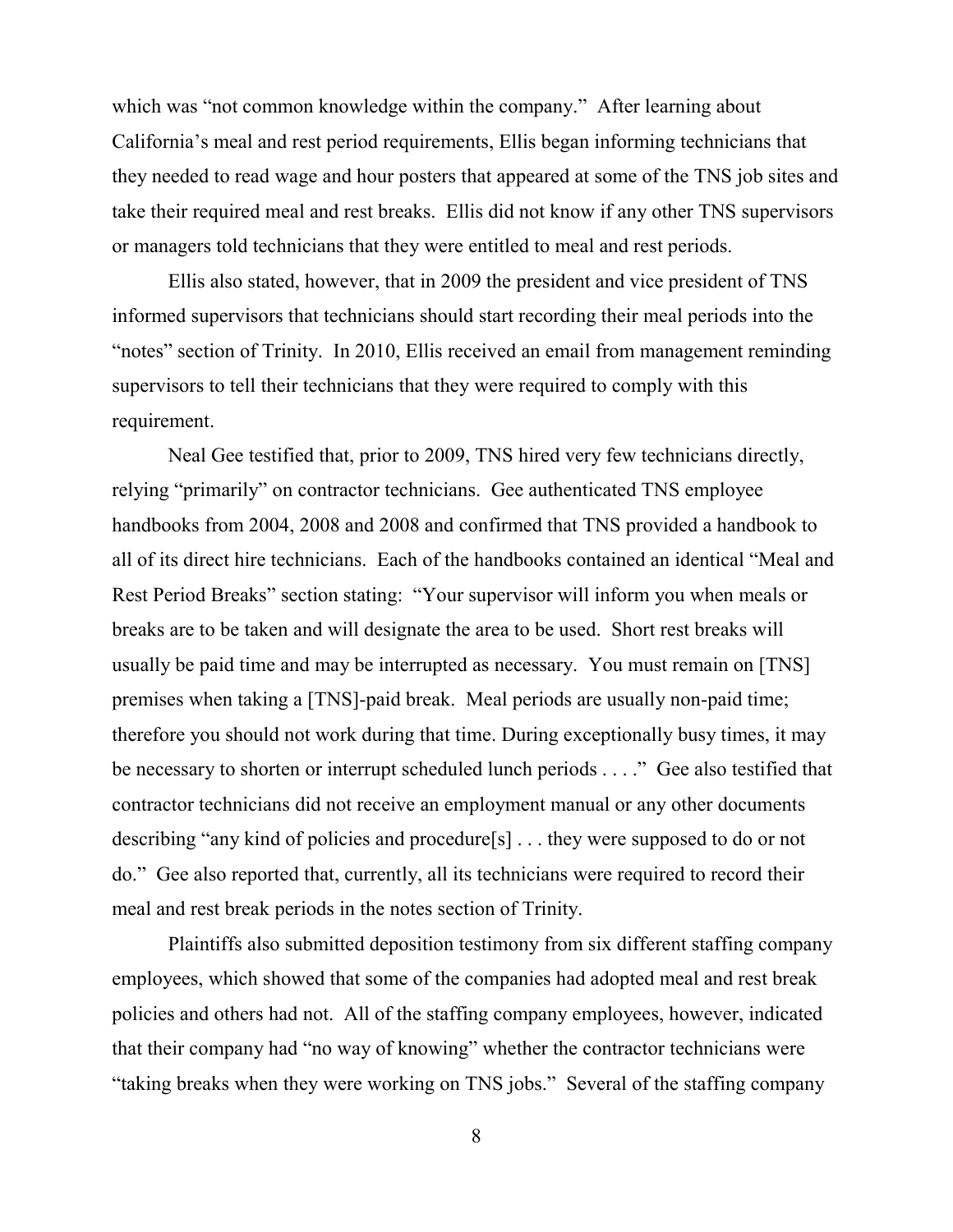employees also stated that their company had no supervision, control or involvement in the day-to-day activities of contractor technicians who were working on a TNS project.

The documentary evidence plaintiffs submitted in support of their motion included numerous different "master service agreements" (MSAs) that TNS had entered into with its staffing companies between the years of 2003 and 2011. Although the terms of the MSAs were largely consistent, the wording of some provisions differed. Each of the MSAs stated that TNS had agreed to pay the staffing company a fixed, hourly rate for each contractor technician's time; the staffing company, in turn, was "solely responsible" for compensating the contractor technician. The MSAs required the staffing company to submit weekly invoices, which were to be supported by copies of "Trinity time sheets, approved by TNS's designated Site Manager." The hourly rate that TNS paid to the staffing company did not have an overtime component, meaning that it paid the same hourly rate to the staffing company regardless of how many hours the technician worked during that time period.

All of the MSAs provided that TNS was "responsible for accepting or rejecting the [w]ork performed by [the contractor technician]" and retained sole discretion to remove any contractor technician from the work site. MSAs entered into in or before 2009 further provided that TNS was entitled to designate a site manager to maintain "control of the Work site" and required that contractor technicians "follow his direction at all times."

MSAs entered into in 2010 and 2011 included a provision stating that the staffing company would "notify employees in writing of their rights and responsibility under applicable state and federal wage and hour laws including but not limited to, where applicable, any entitlement to overtime and/or double time, [and] any entitlement to meal and rest periods  $\dots$ ." MSAs entered into in 2008 and 2009 contained a similar provision under which the staffing company coveted to comply with all applicable "federal and state wage and hour laws." MSAs entered into in 2003 and 2005 contained no reference to compliance with wage and hour laws.

Plaintiffs also submitted a declaration from their attorney indicating that she had reviewed "payroll records" that several staffing companies had produced during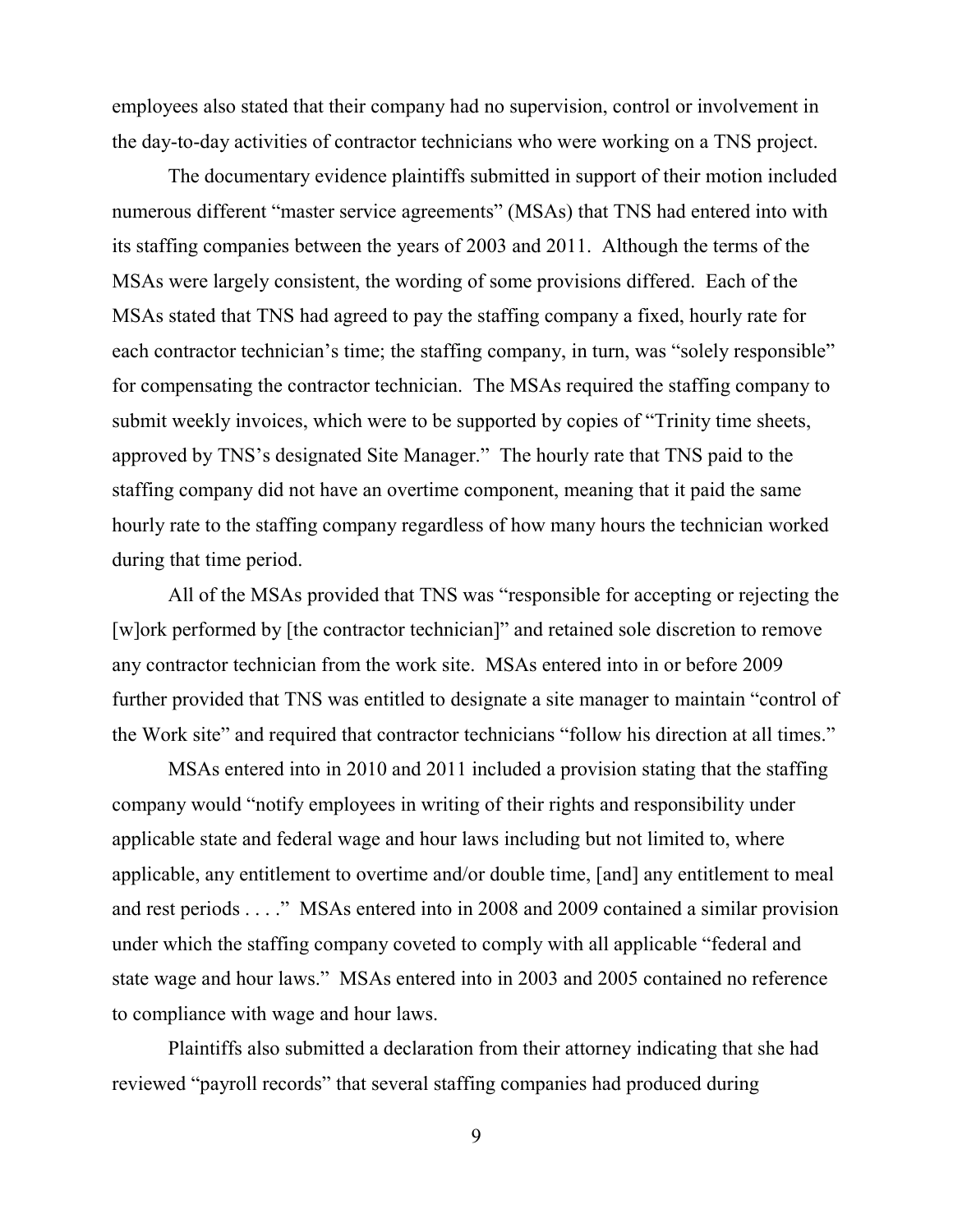discovery. The attorney stated that, based on her review, it "appear[ed] that six [staffing] companies] paid overtime rates in accordance with California law. The payroll records provided by other [staffing companies] appear[ed] to show that either the [staffing company] did not pay overtime rates or underpaid overtime required by California law."

### 2. *TNS's opposition and supporting evidence*

In its opposition, TNS asserted that class certification was improper because the evidence showed that "common issues do not predominate." According to TNS, the evidence showed that "the putative class members performed different types of work under very diverse working conditions, they were not uniformly classified as ... employees, they worked for a variety of companies with diverse overtime and pay and payroll reporting practices, and with no or different meal and rest period policies that were implemented at various times during the class period."

TNS argued that whether it qualified as a joint employer of the contractor technicians could not be determined through common proof because the evidence showed technicians were subject to varying levels of control and supervision. TNS contended that technicians normally worked alone, without any supervision and that many felt as if they were their own supervisors. TNS further asserted that each of the named plaintiffs had personally admitted in deposition testimony that they had little interaction with TNS supervisors during their day-to-day activities.

 TNS also argued that, even if its status as a joint employer could be determined on class-wide basis, "common issues [did] not predominate as to whether TNS was liable for alleged missed meal and rest periods." TNS contended that, in *Brinker Restaurant* Corp. v. Superior Court (2012) 53 Cal.4th 1004 (Brinker) – which had been decided one week before TNS filed its opposition  $-$  the California Supreme Court clarified that "to establish liability for a missed . . . break[s], the employee must show that he was forced to forego his . . . break, as opposed to merely showing that he did not take it regardless of the reason." In TNS's view, *Brinker* demonstrated that its "liability could not be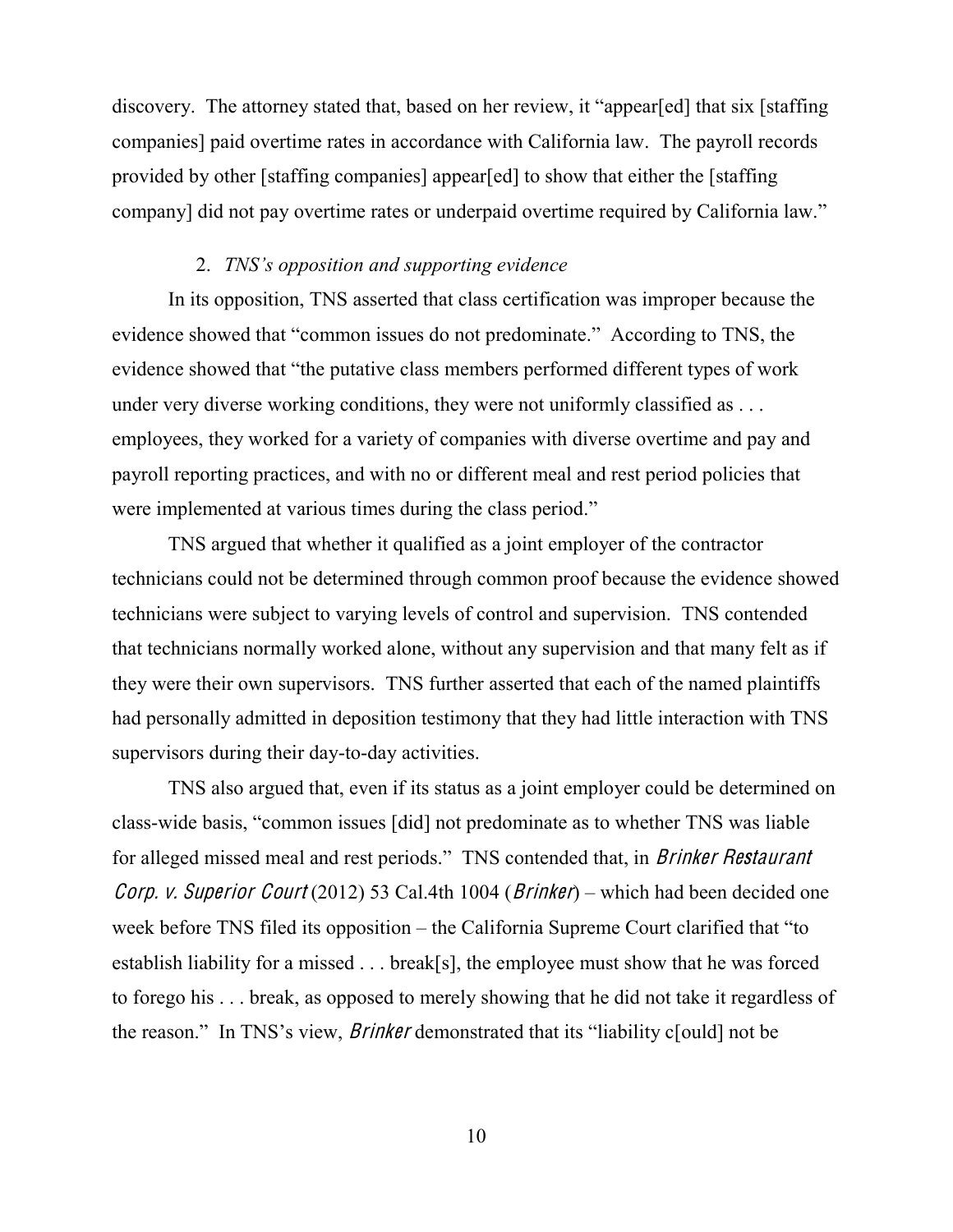established without individual trial to determine whether and why each class member did not take a break on any particular day."

TNS also argued that the court should deny certification of the break claims because plaintiffs had not identified any "uniform policy or practice" regarding meal and break periods; rather, according to TNS, the parties' evidence showed that the staffing companies had a variety of different policies regarding meal and rest periods, thereby demonstrating that "no uniform policy was applied on a class-wide basis." TNS further contended that the evidence showed that: (1) many technicians worked with limited supervision, and therefore had the ability to take breaks whenever they wanted; (2) some technicians had been informed of their meal and rest period rights through a TNS supervisor or a staffing company; and (3) although some technicians took breaks, others chose to skip them in an effort complete their assignments more quickly.

TNS raised similar arguments regarding plaintiffs' overtime claim, asserting that plaintiffs' evidence showed that some staffing companies had a policy of paying overtime, while others did not. TNS argued that, in light of this evidence, "an individualized inquiry w[ould] be required to determine, with respect to each and every [staffing company], whether they paid recorded overtime in compliance with California  $law$ ."

In support of its opposition, TNS provided declarations from 15 putative class members – nine direct hires and six contractors – that described the different types of work that TNS's technicians performed. According to the declarations, technicians normally worked at either a "cell site" or a "switch station." The "cell sites" were indoor or outdoor shelters that housed cell phone antennas and electronic telecommunication equipment. The sites were located in a wide range of geographic locations, including rooftops, office buildings and remote outdoor areas. The technicians' work at the cell sites consisted of installing new telecommunications equipment, loading communications software and testing new equipment. The amount of time the technicians spent at each site differed depending on the nature of the assignment; some days technicians worked at a single cell site, and other days they traveled to many different sites. Technicians also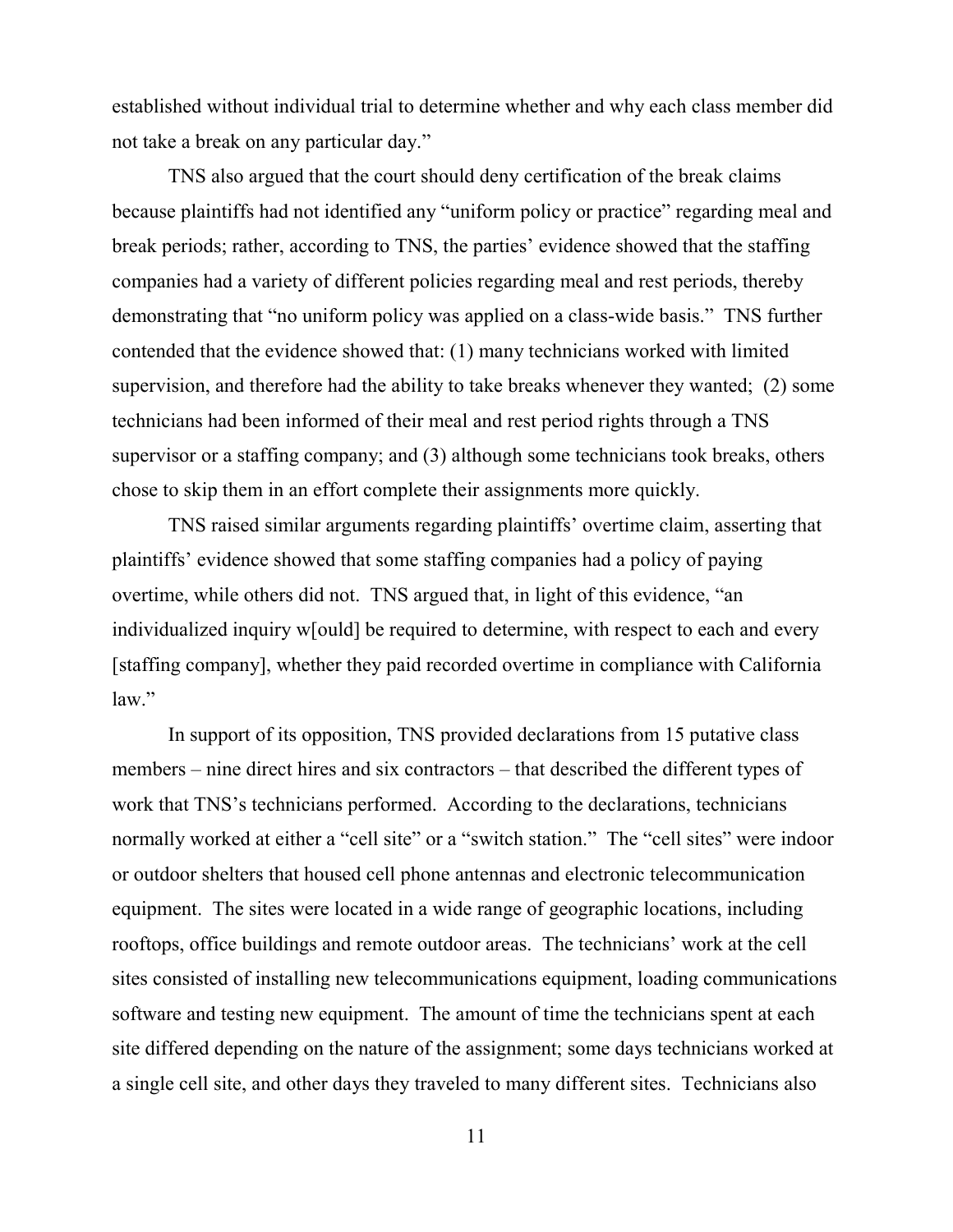worked at different times of the day; some technicians worked during the daytime, while others worked at night, during the "maintenance window." TNS's declarations explained that, in contrast to cell sites, "switch stations" were located in office buildings owned by TNS's customers. Technicians would frequently stay at the same switch station for "several weeks" installing and testing new equipment that was not yet in service.

TNS's declarations also described the technicians' experiences with meal and rest periods. All 15 of the declarants indicated that because they normally worked without supervision, they were able to take breaks whenever they wanted. The technicians stated that they took meal and break periods when they felt they were needed, and that TNS had never discouraged or prevented technicians from taking breaks. Although some of the declarants stated that TNS did not provide any information regarding rest and meal periods, one technician stated that "TNS made it clear" that he was entitled to meal and rest breaks. Several other technicians stated that they had become aware of their meal and rest break rights either through their staffing company or through wage and hour posters that were located at some of the job sites. Three of the declarants, all of whom had been hired by TNS between 2010 and 2011 (which was four to five years after the case was filed), reported that their TNS supervisors had told them to take their meal and rest periods.

Finally, each TNS's declarations indicated that technicians who reported working more than 40 hours in a week, or 8 hours in a day, had received overtime pay.

# *C. Trial Court Proceedings on Plaintiffs' Motion for Certification*

Prior to the hearing on plaintiffs' motion, which was held on May 2, 2012, the trial court issued a tentative ruling denying certification. The tentative order explained that, even if the court assumed TNS was the joint employer of the contractor technicians, certification was improper because the evidence showed that: (1) some technicians worked under conditions that permitted them to take breaks, while others did not; and (2) some of the staffing companies had adopted proper overtime and meal and rest period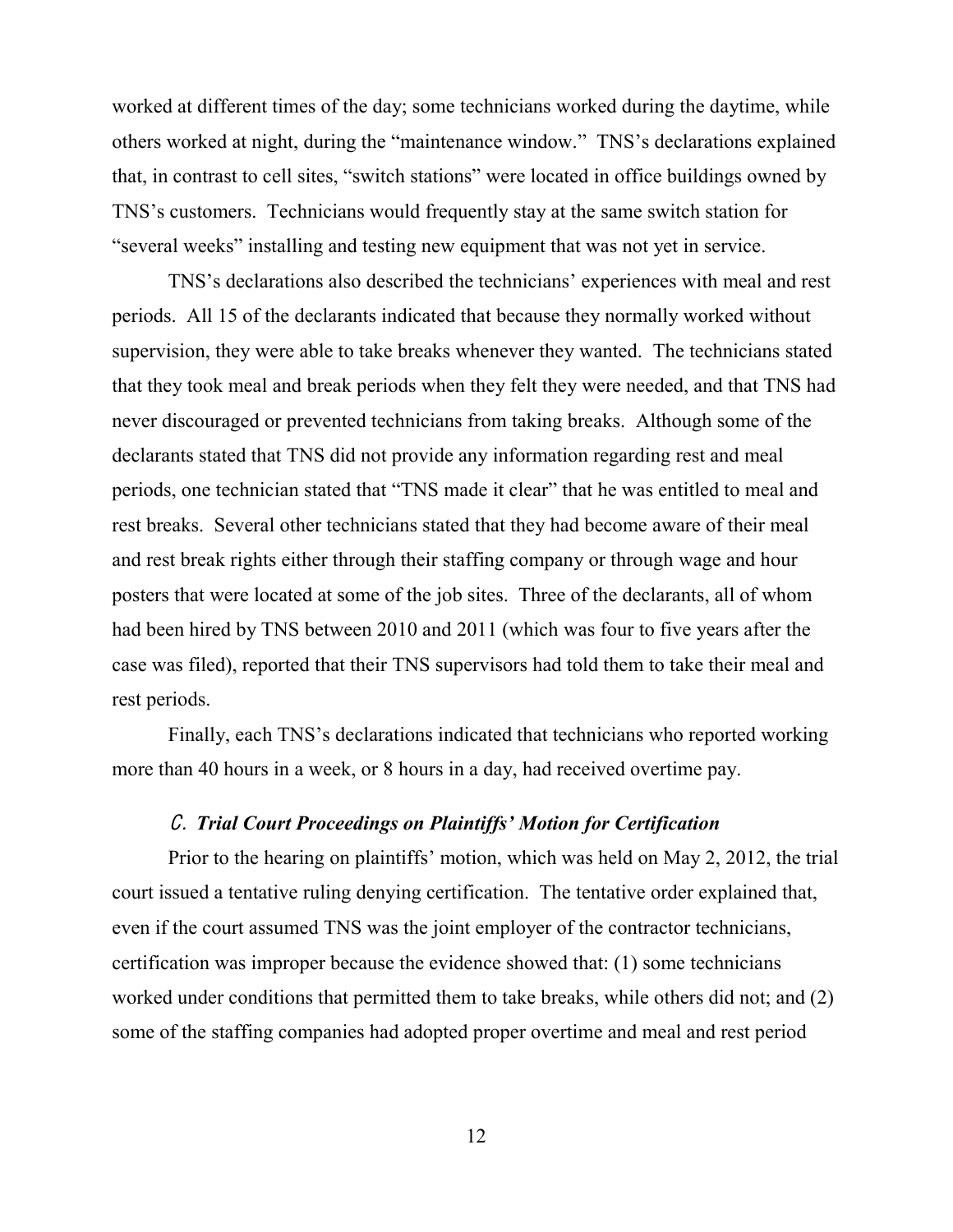policies, while others had not. In the court's view, this evidence showed that substantial, individual inquiry would be necessary to determine whether TNS was liable to the class.

At oral argument, plaintiffs' counsel argued that the staffing companies' meal and break policies were irrelevant because the "unrefuted ... evidence is that those staffing companies had no knowledge [or control] of whether any of those policies were or could be carried out" at the work site. In response, defense counsel argued that, under *Brinker*, supra, 53 Cal.4th 1004, TNS was only obligated to provide its workers "the opportunity to take breaks" and that plaintiffs had provided no evidence of a class-wide policy denying or discouraging meal and rest periods. Defense counsel further asserted that the evidence showed some class members were informed of their meal and rest period rights, while others were not, and that some class members had taken their meal and rest periods, while others had not.

Plaintiffs' counsel disagreed with TNS's interpretation of *Brinker*, asserting that TNS's failure to adopt any policy authorizing and permitting technicians of their meal and rest breaks constituted a class-wide violation that could be properly certified. The Frault, however, disagreed, explaining that it did not believe that an employer's failure to adopt a "policy authorizing [meal and rest] breaks [constituted a] class-wide violation." Rather, the court believed that, under *Brinker*, the employer was merely required to provide its employees "liberty" to take meal and rest periods; the court further explained that the parties' evidence demonstrated there was no uniformity as to whether class members had been provided such "liberty" in this case.

Following the hearing, the court entered a written order adopting its tentative ruling denying plaintiffs' motion for certification. The order explained that, even if the court assumed "TNS [wa]s the co-employer of all  $\ldots$  class members,  $\ldots$  th[e] group of workers [wa]s too diverse for class treatment  $\dots$  in two different ways." The order first explained that the parties' evidence showed that class members were governed by diverse "management policies." More specifically, the court found that the 34 "staffing" companies" who provided workers to TNS had adopted a variety of different policies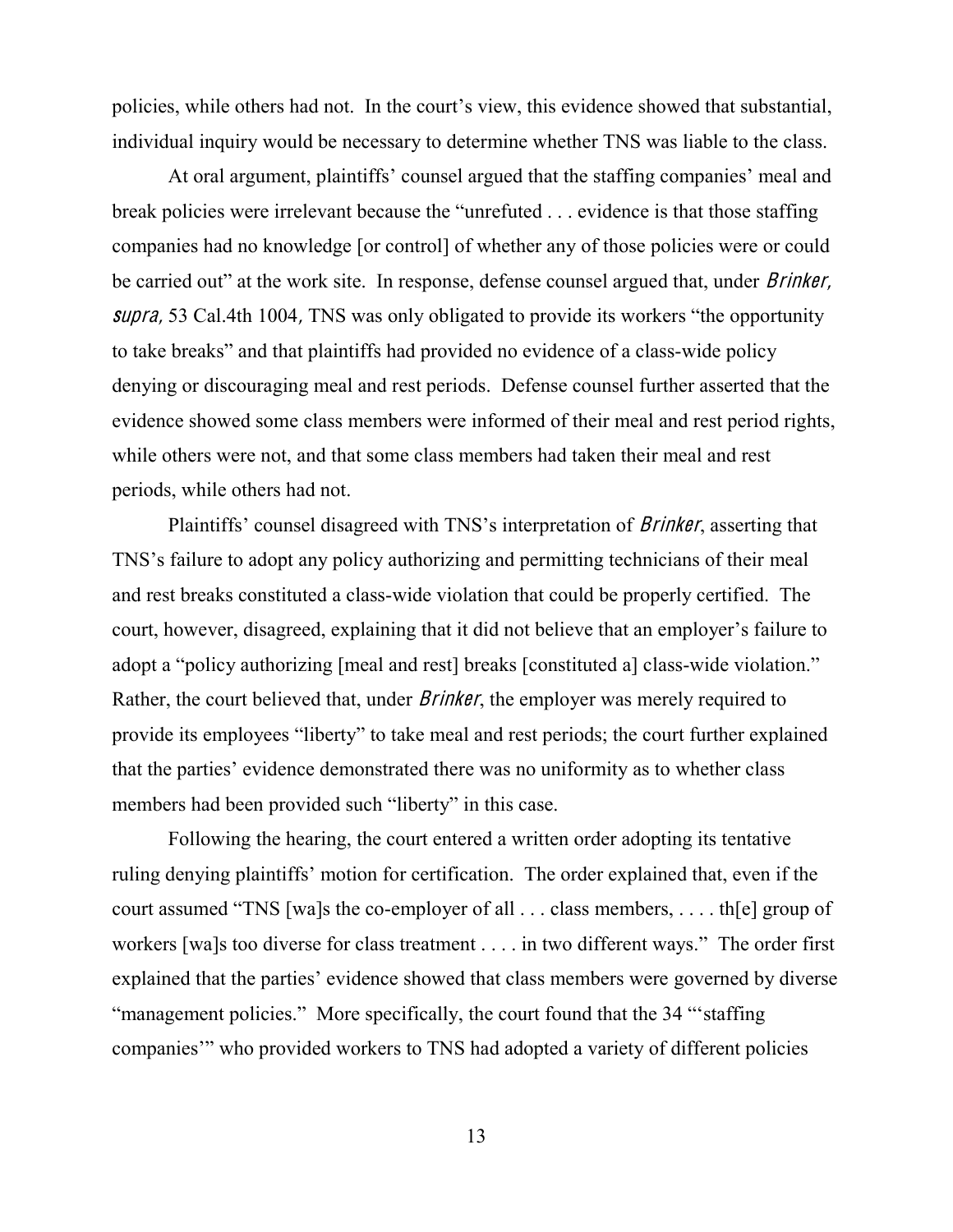regarding rest and meal periods. The order cited evidence indicating that some of the staffing companies had adopted meal and rest period policies while others had not.

The second reason the court provided in support of denial was that "the physical workplace situations [of class members] are diverse." According to the order, the parties' evidence showed that "[c]ell sites differ one from another, and all cell sites differ from switch stations. At many of these places, the putative class members effectively worked as their own bosses when it came to meal and rest breaks. In other words, no one was around to tell them when to work or when to break  $-$  they were at liberty to do as they pleased. Whether there were break violations turns on specific details about what happened at each specific site...."

In summarizing its ruling, the court's order explained that the "evidence  $\dots$  shows . . . [t]here is no single way to determine whether TNS is liable to the class for failure to provide breaks. Some workers did not get breaks. Other workers were on their own and at complete liberty to take breaks as they pleased, with no time or management pressure." The order also stated that "the same holds true for the proposed overtime class."

Plaintiffs filed a timely appeal of the court's order denying certification. (See Richmond v. Dart Industries, Inc. (1981) 29 Cal.3d 462, 470 ["A decision by a trial court denying certification to an entire class is an appealable order".)

# DISCUSSION

### A. Legal Principle<sup>s</sup> Regarding Class Certification and Standard of Revie<sup>w</sup>

"Class actions are statutorily authorized 'when the question is one of a common or general interest, of many persons, or when the parties are numerous, and it is impracticable to bring them all before the court....' (Code Civ. Proc.,  $\S$  382.)" (Ghazaryan <sup>v</sup>. Diva Limousine, Ltd. (2008) 169 Cal.App.4th 1524, 1530 (Ghazaryan).) The party seeking certification has the burden to establish, among other things, that common issues predominate in the litigation. (See Sav-on Drug Stores, Inc. <sup>v</sup>. Superior Court (2004) 34 Cal.4th 319, 326 (Sav-on).)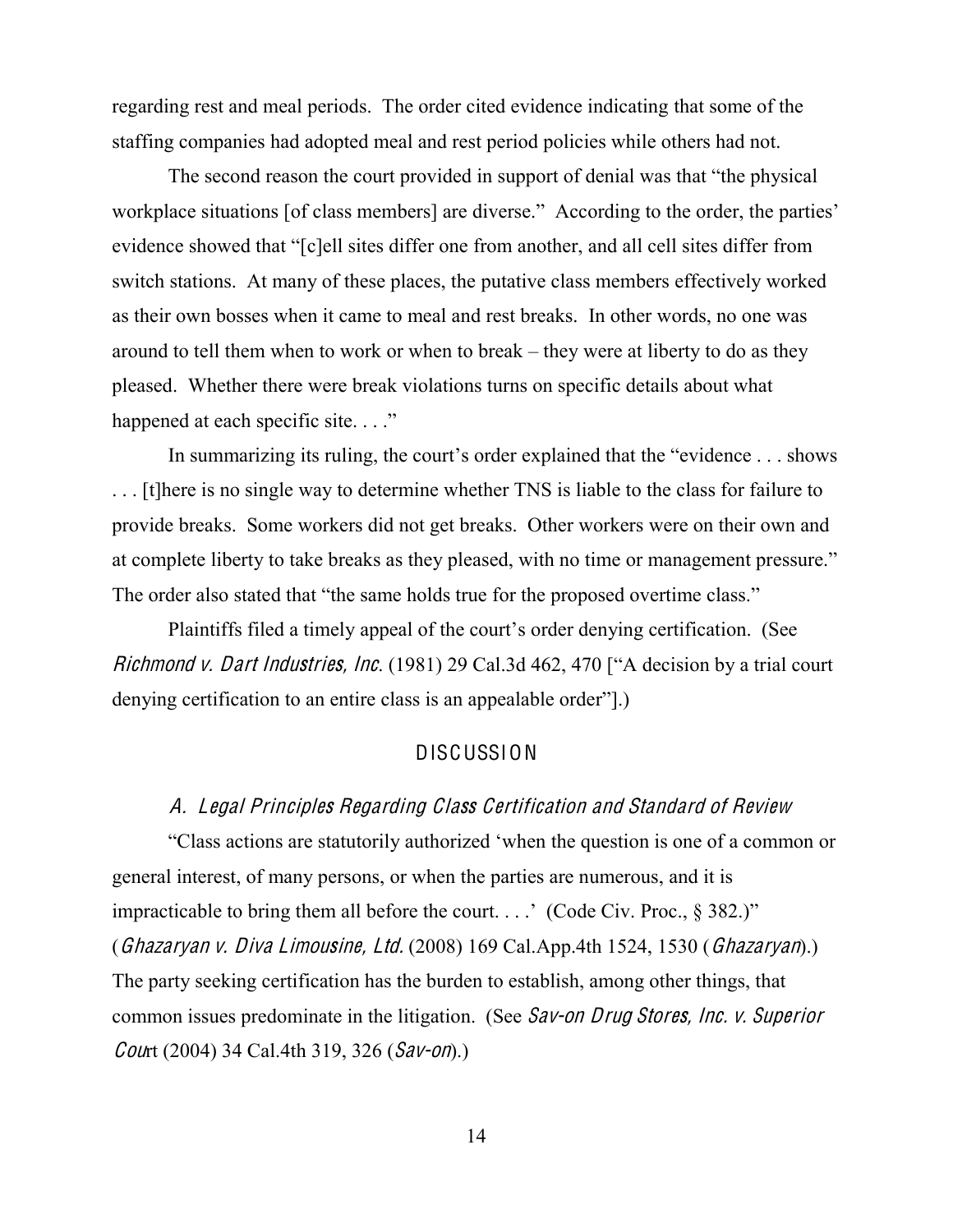"The certification question is 'essentially a procedural one that does not ask whether an action is legally or factually meritorious.' [Citation.] A trial court ruling on a certification motion determines 'whether  $\dots$  the issues which may be jointly tried, when compared with those requiring separate adjudication, are so numerous or substantial that the maintenance of a class action would be advantageous to the judicial process and to the litigants.' [Citations]" (Sav-on, supra, 34 Cal.4th at p. 326.) "On the issue whether common issues predominate in the litigation, a court must 'examine the plaintiff's theory of recovery' and 'assess the nature of the legal and factual disputes *likely to be presented.* [Citation.]  $\ldots$  In conducting this analysis, a 'court must examine the allegations of the complaint and supporting declarations [citation], and consider whether the legal and factual issues they present are such that their resolution in a single class proceeding would be both desirable and feasible. "As a general rule if the defendant's liability can be determined by facts common to all members of the class, a class will be certified even if the members must individually prove their damages." [Citation.]" (Bradley <sup>v</sup>. Networker<sup>s</sup> International (2012) 211 Cal.App.4th 1129, 1141-1142  $(Bradley)$ .)

"A trial court is generally afforded great latitude in granting or denying class certification, and we normally review a ruling on certification for an abuse of discretion. [Citation.] This deferential standard of review, however, is inapplicable if the trial court has evaluated class certification using improper criteria or an incorrect legal analysis:  $[A]$  trial court ruling supported by substantial evidence generally will not be disturbed "unless  $(1)$  improper criteria were used [citation]; or  $(2)$  erroneous legal assumptions were made." [Citations.]" (*Ghazaryan, supra,* 169 Cal.App.4th at p. 1530.) In conducting our review, we "must examine the trial court's reasons for denying class certification.' [Citation.]  $\ldots$  [We] 'consider only the reasons cited by the trial court for the denial, and ignore other reasons that might support denial.' [Citation.]" (*Jaimez v.* Daioh<sup>s</sup> USA, Inc. (2010) 181 Cal.App.4th 1286, 1297-1298 (Jaimez).)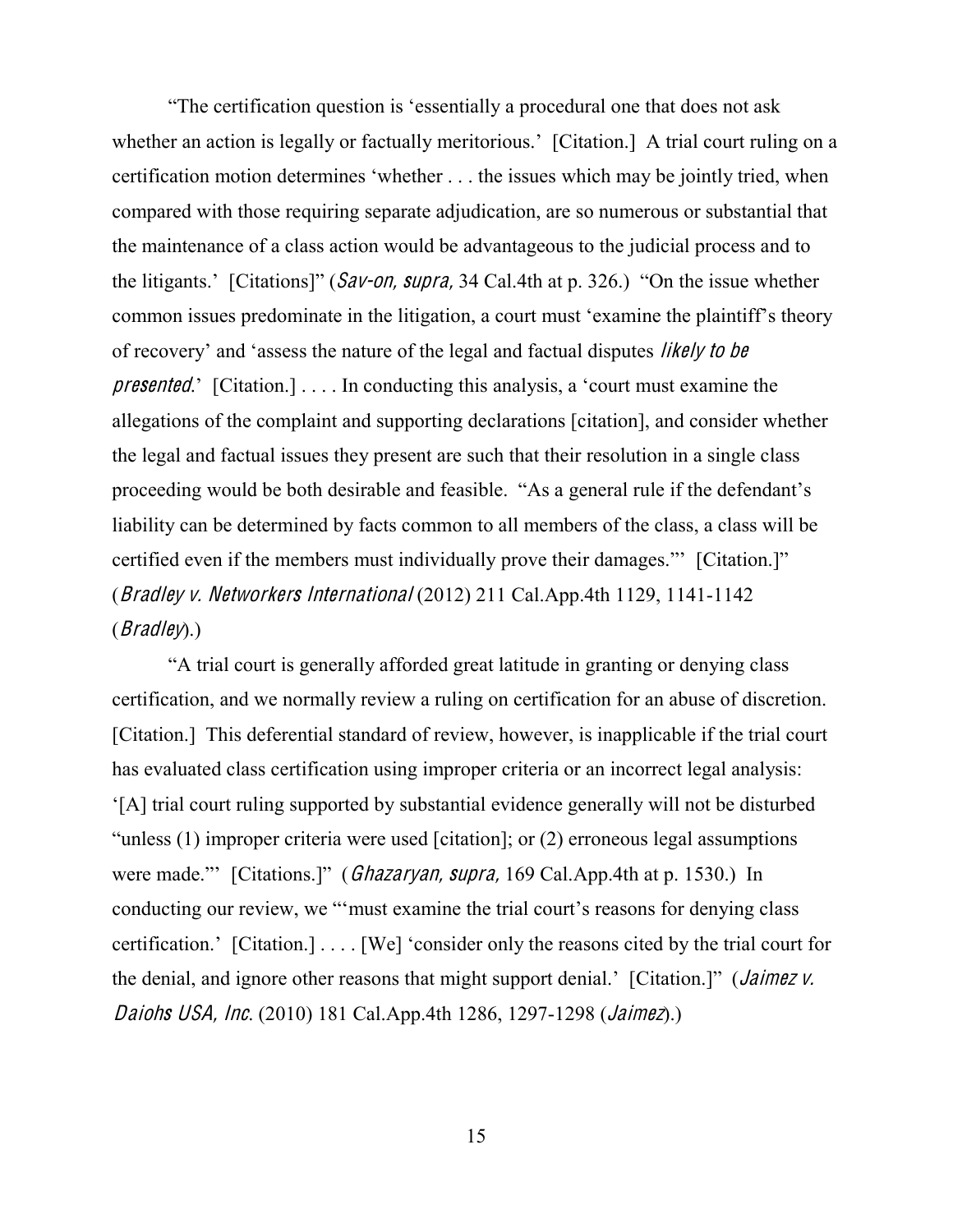# B. Summary of Applicabl<sup>e</sup> Wag<sup>e</sup> and Hour Requir<sup>e</sup>ments and Recent Cas<sup>e</sup> Law Addressing Wag<sup>e</sup> and Hour Certification Motion<sup>s</sup>

### 1. Summary <sup>o</sup>f applicabl<sup>e</sup> wag<sup>e</sup> and hour rule<sup>s</sup> and statute<sup>s</sup>

Plaintiffs sought certification of two subclasses of claims: violation of meal and rest period provisions and failure to pay overtime. California's meal and rest break rules, as well as rules governing overtime pay, are contained in wage orders issued by the Industrial Welfare Commission (IWC) "on an industry-by-industry basis." (*Bradley*, supra, 211 Cal. App. 4th at p. 1149; see also *Brinker*, supra, 53 Cal. 4th at pp. 1026-1027.) The telecommunications employees in this case are covered by Wage Order No. 4 (Wage Order), which is codified in the California Code of Regulations at title 8, section 11040. (See *Bradley, supra*, 211 Cal.App.4th at p. 1149.)

The rest period provisions of the Wage Order require that every employer "authorize and permit all employees to take rest periods, which ... shall be based on the total hours worked daily at the rate of ten . . . minutes net rest time per four . . . hours or major fraction thereof." (Cal. Code Regs., tit. 8,  $\S$  11040, subd. (12)(A).) Rest periods are to be "counted as hours worked" and employers are required to pay one hour of pay at the regular rate "for each workday that the rest period is not provided." (Cal. Code Regs., tit. 8,  $\S$  11040, subds. (12)(A) & (B).)

The Wage Order's meal period provisions require, in relevant part, that "[n]o employer shall employ any person for a work period of more than five (5) hours without a meal period of not less than 30 minutes . . . . Unless the employee is relieved of all duty during a 30 minute meal period, the meal period shall be considered an 'on duty' meal period and counted as time worked." (Cal. Code Regs., tit. 8, § 11040, subd.  $(11)(A)$ ; see also Labor Code, § 512.) As with rest periods, the employer is required to pay one hour of compensation at the regular rate "for each workday that the meal period is not provided." (Cal. Code Regs., tit. 8,  $\S$  11040, subd. (11)(B).)

Finally, the Wage Order's overtime provisions require, in part, that each employee receive one and half times their regular rate of pay for all hours worked in excess of 40 hours in a work week. The Order further requires that employees receive one and half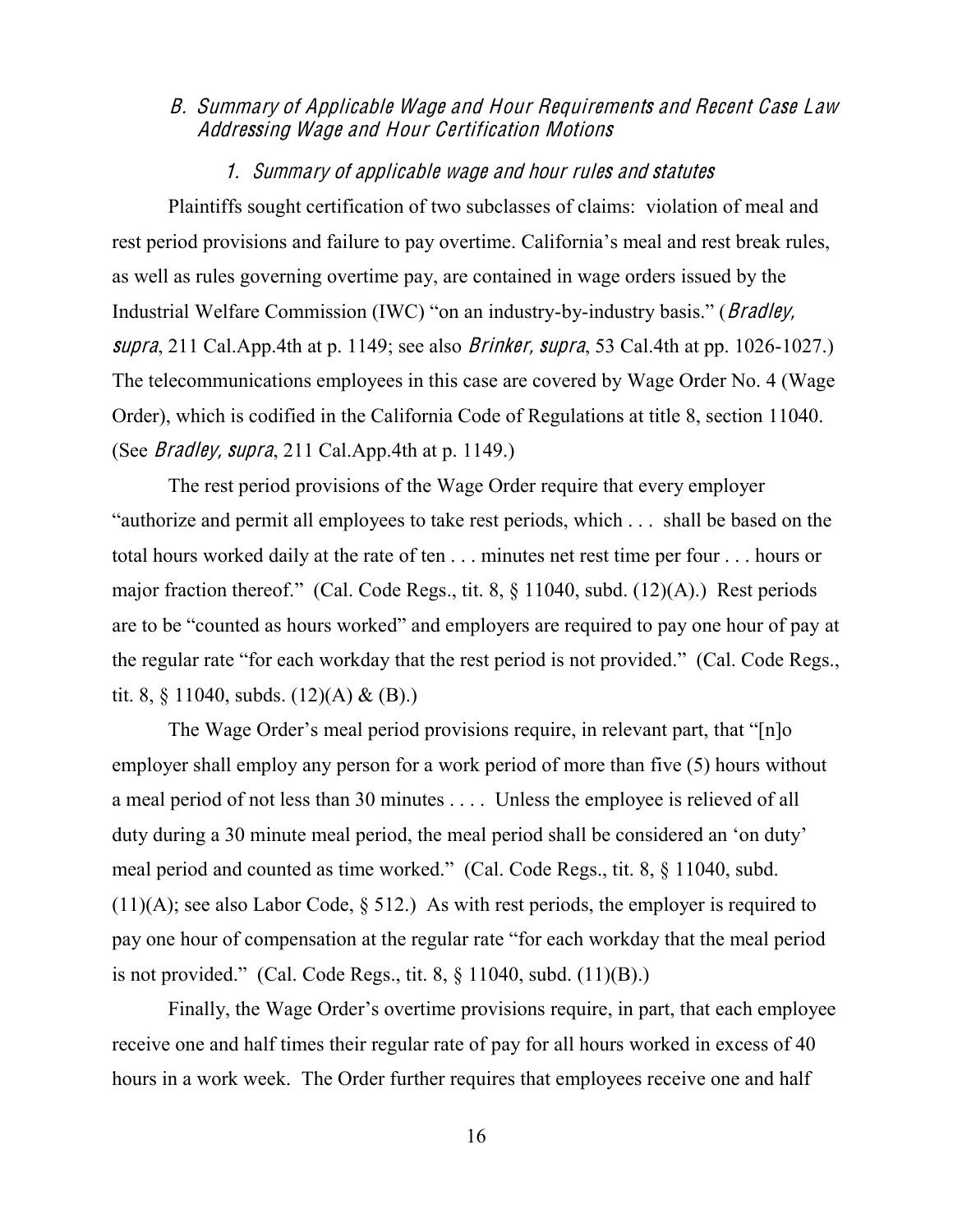times their regular pay for all hours worked in excess of eight hours in a single day, and double their regular rate of pay for all hours worked in excess of 12 hours in a single day. (Cal. Code Regs., tit. 8,  $\S$  11040, subd. (3)(A).) Labor Code section 1194, in turn, provides employees a cause of action for unpaid overtime against their employer (or employers). (See *Martinez v. Combs* (2010) 49 Cal.4th 35, 49-50 (*Combs*).)

#### 2. Recent <sup>c</sup>as<sup>e</sup> law addressing wag<sup>e</sup> and hour certification motion<sup>s</sup>

In 2008, the California Supreme Court granted review in Brinke<sup>r</sup> <sup>v</sup>. Superior Cour<sup>t</sup> (previously published at 80 Cal.Rptr.3d 781; review granted October 22, 2008,  $S166350$ , which addressed numerous issues regarding the scope of an employer's meal and rest break obligations and the criteria used to assess motions seeking to certify wage and hour claims. Following its grant of review in Brinker, the Court granted review of several additional cases involving wage and hour certification issues cases and ordered that they be held pending its decision in Brinker. Among those cases were Bradley <sup>v</sup>. Superior Court and Faulkinbury v. Boyd & Associates, Inc., both of which had affirmed a trial court order denying certification of meal, rest break and overtime claims. (See Bradley, supra, 211 Cal.App.4th at pp. 1133-1134; Faulkinbury v. Boyd & Associates (2013) 216 Cal.App.4th 220, 224 (*Faulkinbury*) [describing procedural history].)

Several weeks before the trial court entered its order denying certification in this case, the Supreme Court issued its decision in Brinker, <sup>s</sup>upra, 53 Cal.4th 1004. Shortly thereafter, the Court remanded *Bradley* and *Faulkinbury* to the Court of Appeal with directions to vacate the prior decisions and "reconsider the cause[s] in light of *Brinker*." (*Bradley, supra*, 211 Cal.App.4th at p. 1134; *Faulkinbury, supra,* 216 Cal.App.4th at p. 224.) Following remand, the *Bradley* and *Faulkinbury* courts each issued published decisions holding that, under the analysis set forth in *Brinker*, the trial court had erred in denying class certification. Because *Brinker*, *Bradley* and *Faulkinbury* are highly relevant to the issues presented here, we summarize them at length.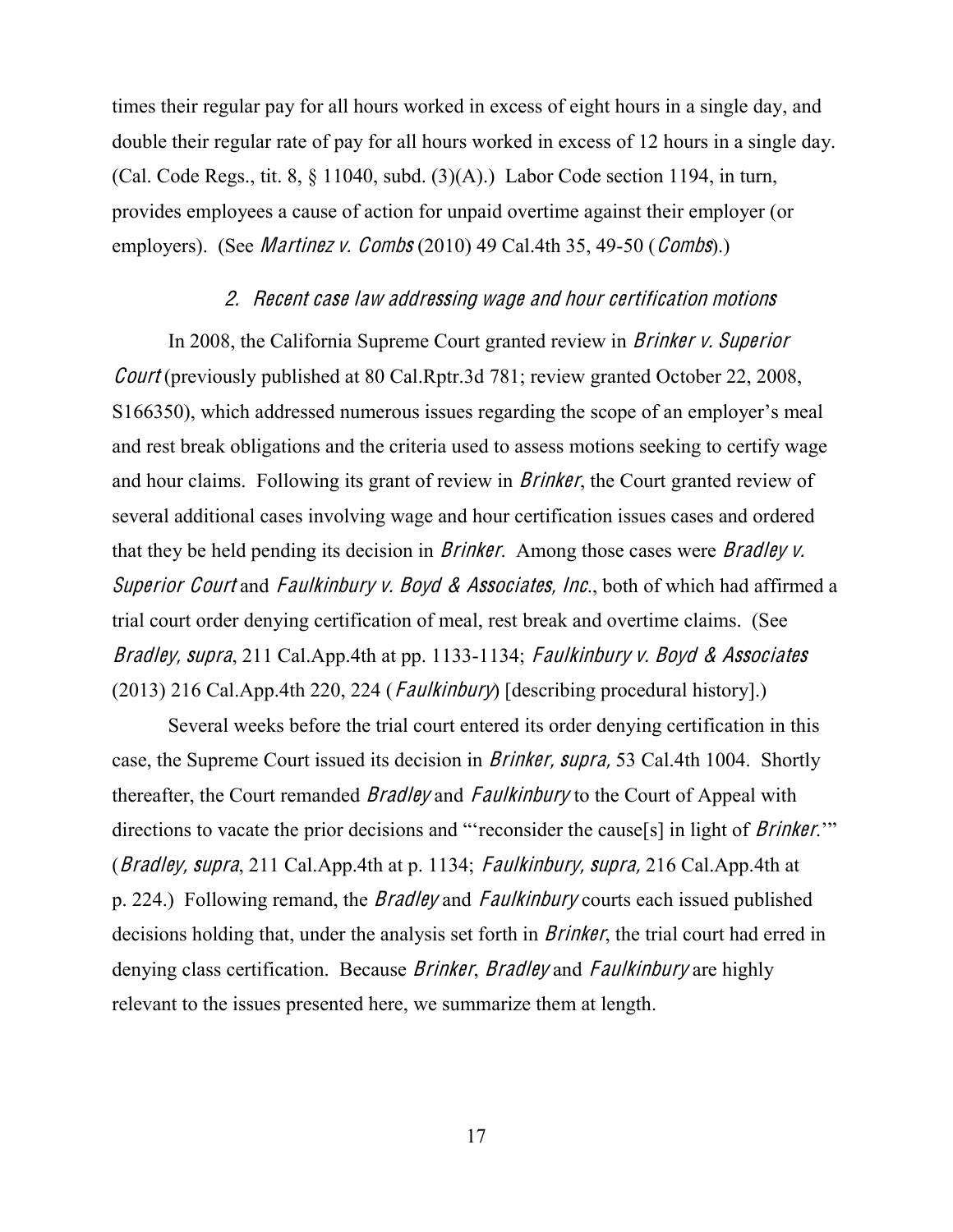# <sup>a</sup>. Brinke<sup>r</sup> <sup>v</sup>. Superior Court

In Brinker, <sup>s</sup>upra, 53 Cal.4th 1004, plaintiffs sought class certification of various wage and hour claims on behalf of restaurant employees governed by Wage Order No. 5.<sup>7</sup> The plaintiffs' motion requested certification of several subclasses, including: "(1) a class alleging employees were not provided their required 10-minute rest breaks; (2) a class alleging employees were not provided timely and sufficient meal breaks...."<sup>8</sup> (Bradley, <sup>s</sup>upra, 211 Cal.App.4th at p. 1142.) The trial court granted the motion, but the Court of Appeal reversed. The Supreme Court granted review "to resolve uncertainties in the handling of wage and hour class certification motions." (*Brinker, supra*, 53 Cal.4th at p. 1021.)

Plaintiffs' rest break claim asserted that defendant had adopted a uniform. unlawful policy that provided employees a single 10-minute rest break for every four hours worked. Plaintiffs contended that this policy violated Wage Order No. 5's rest period rules, which required a 10-minute rest break "per four . . . hours or major fraction thereof," except where the employees "total daily work time" totaled "less than three and one-half  $\ldots$  hours." (*Brinker, supra*, 53 Cal.4th at p. 1028.) Under plaintiffs' theory, the defendant's policy unlawfully denied a rest period to employees who had worked more than three and one-half hours, but less than four hours, and unlawfully denied a second rest break period to employees who had worked more than six hours, but less than eight hours.

Although the trial court ruled plaintiffs' rest break claim was amenable to class treatment, the Court of Appeal disagreed, explaining, in part, that "because rest breaks"

<sup>&</sup>lt;sup>7</sup> The parties do not dispute that the relevant rest and meal periods provisions set forth in Wage Order No. 5 are identical to those set forth in Wage Order No. 4. (See Bradley, <sup>s</sup>upra, 211 Cal.App.4th at p. 1149.)

<sup>&</sup>lt;sup>8</sup> The plaintiffs in *Brinker* also sought certification of a class "alleging employees" worked "off the clock (without pay)." (*Bradley, supra*, 211 Cal.App.4th at p. 1142.) Although plaintiffs in this case alleged a similar "off the clock" claim, they did not seek certification of the claim nor have they referenced it in this appeal. Accordingly, we do not address the portion of *Brinker* analyzing "off the clock" claims.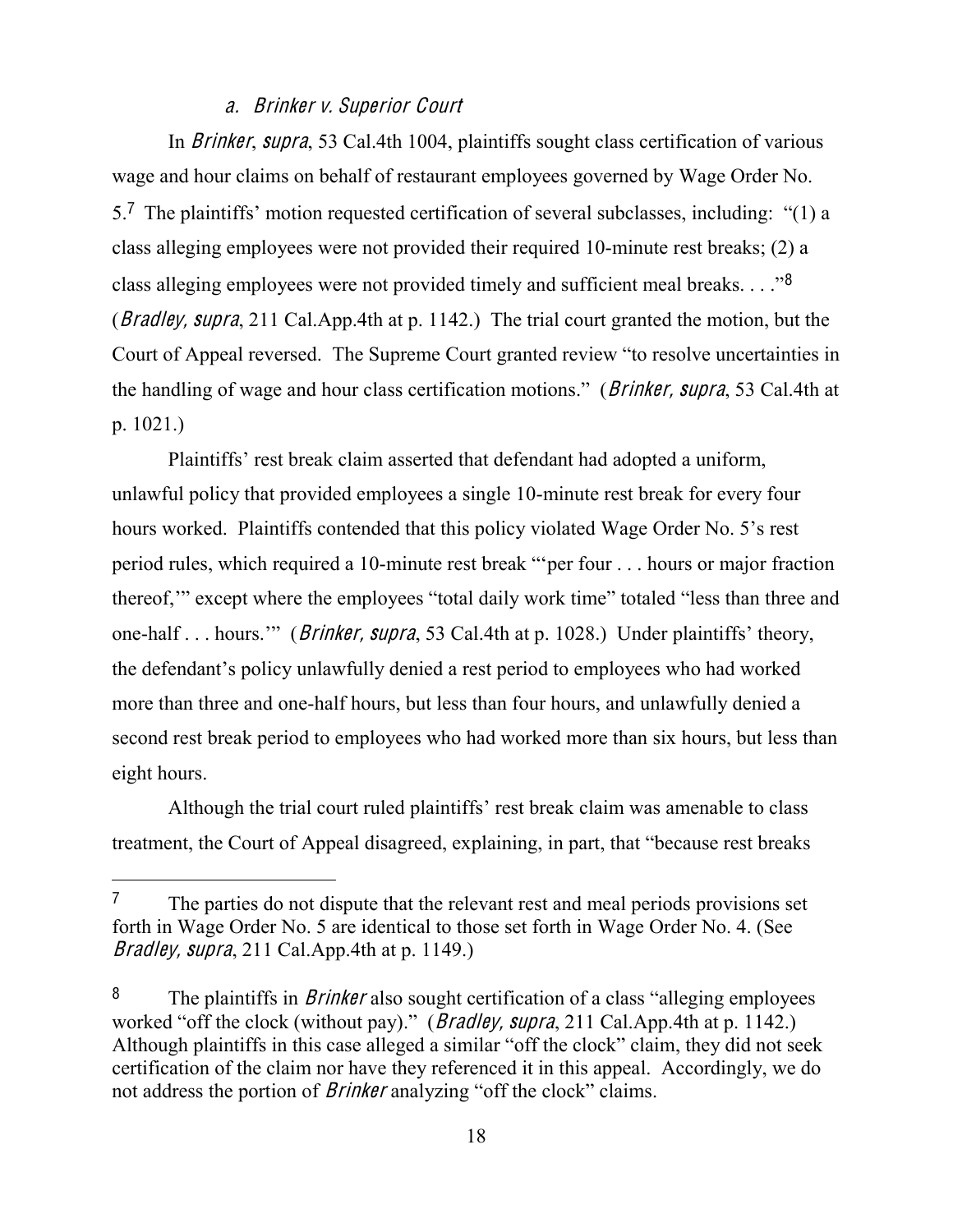can be waived . . . 'any showing on a class basis that plaintiffs or other members of the proposed class missed rest breaks or took shortened rest breaks would not necessarily establish, without further individualized proof, that [the defendant] violated'... Wage Order No. 5." (*Brinker, supra*, 53 Cal.4th at p. 1033.) Stated more simply, the court ruled that, to establish liability under the applicable rest period provisions, each class member would have to demonstrate he or she missed or took shortened break periods as a result of defendant's allegedly unlawful policy, rather than as a result of waiver, which would require substantial individual inquiry.

The Supreme Court began its analysis by clarifying the scope of the rest period requirements, which require an employer to provide "10 minutes rest for shifts from three and one-half to six hours in length, 20 minutes for shifts of more than six hours up to 10 hours, 30 minutes for shifts of more than 10 hours up to 14 hours . . . . ", " (*Brinker,* supra, 53 Cal.4th at p. 1029.) The Court further held that the trial court had properly ertified plaintiffs' rest break claim because "[c]lasswide liability could be established through common proof" that the defendant's uniform rest break policy violated those requirements. (*Id.* at p. 1033.)

In reaching its holding, the Court rejected the Court of Appeal's reasoning that the defendant would only become liable only upon a showing that each class member missed his or her break period as a result of the allegedly unlawful policy, rather than through waiver: "An employer is required to authorize and permit the amount of rest break time called for under the wage order for its industry. If it does not  $-i$  if, for example, it adopts a uniform policy authorizing and permitting only one rest break for employees working a seven-hour shift when two are required  $-\text{i}$  thas violated the wage order and is liable. No issue of waiver ever arises for a rest break that was required by law but never authorized; if a break is not authorized, an employee has no opportunity to decline to take it. As [plaintiffs] pleaded and presented substantial evidence of a uniform rest break policy authorizing breaks only for each full four hours worked, the trial court's certification of a rest break subclass should not have been disturbed." (*lbid.*)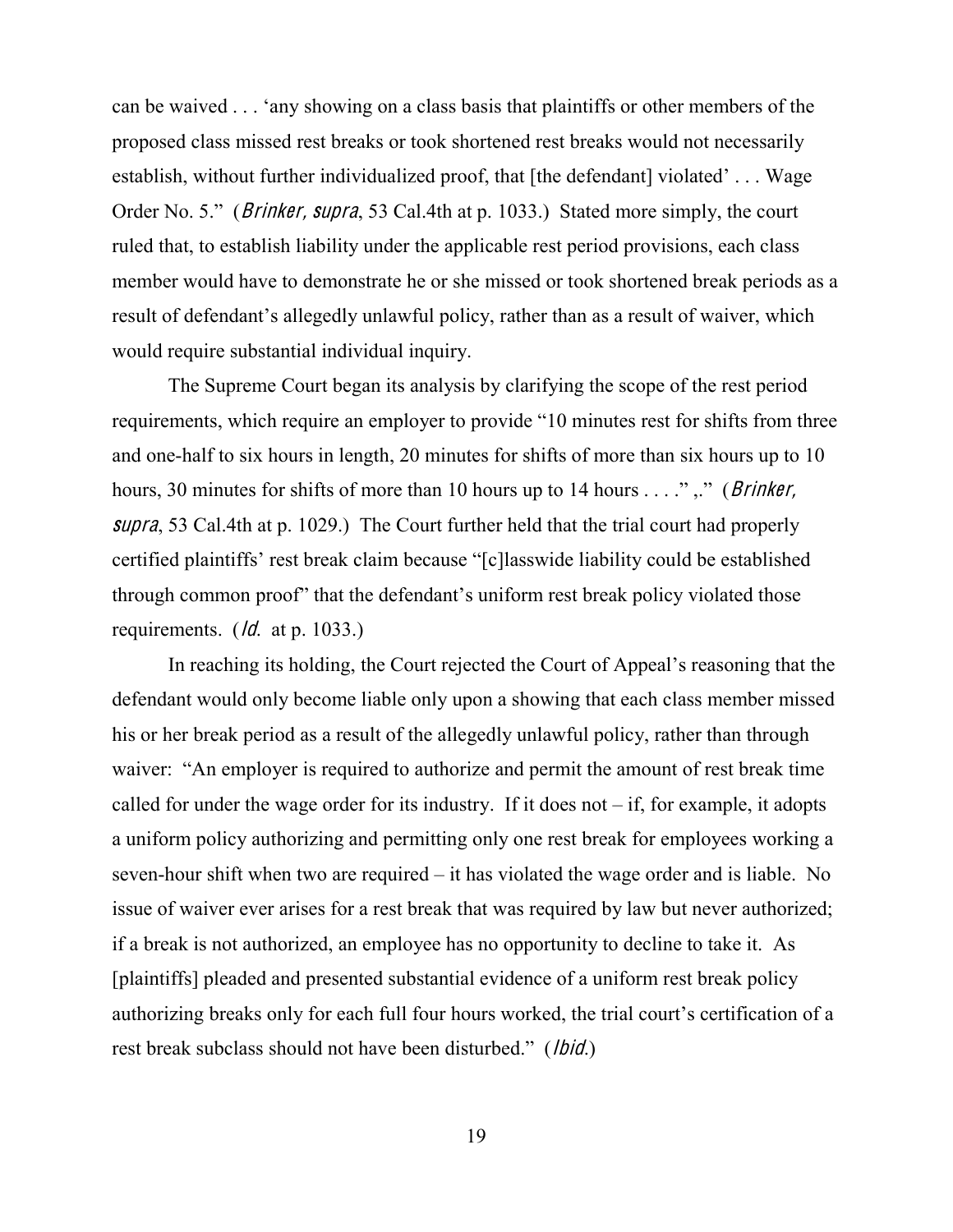The Court further explained that although it had, at the parties' request, agreed to address the scope of an employer's rest break duties, the preferred practice was "to determine class certification independent of threshold questions disposing of the merits." (*Brinker, supra*, 53 Cal.4th at p. 1034.) The Court concluded that, for the purposes of deciding the certification issue, it was sufficient that plaintiffs' "theory of liability – that [defendant] has a uniform policy, and that that policy, measured against wage order requirements, allegedly violates the law  $-$  is by its nature a common question eminently suited for class treatment." (*lbid*.)

The Court also addressed plaintiffs' meal break claims, which had two components: (1) the defendant had allegedly failed to "ensure that work stops for the required thirty minute" meal period (*Brinker, supra*, 53 Cal.4th at p. 1034); and (2) the defendant had allegedly failed to provide a second meal period no later than five hours after the end of the first meal period. On the first claim, the Court agreed with defendant's contention that "an employer is obligated only to 'make available' meal periods, with no responsibility for whether they are taken." (*lbid*.) The Court explained that, to discharge its meal period obligations, the employer need only "relieve. employees of all duty, relinquish[] control over their activities and permits them a reasonable opportunity to take an uninterrupted 30-minute break, and . . . not impede or discourage them from doing so. . . . [T]he employer is not obligated to police meal breaks and ensure no work thereafter is performed."  $(d \cdot d \cdot \text{np. } 1040-1041.)$ 

The Court also rejected the second part of plaintiffs' claim, clarifying that "an employer's [only] obligation is to provide a first meal period after no more than five hours of work and a second meal period after no more than 10 hours of work." (*Brinker*, supra, 53 Cal. 4th at p. 1049.) Thus, for example, contrary to the plaintiffs' reading of the meal requirements, an employee who was provided a meal period during the first hour of an eight hour shift was not entitled to a second meal period.

On the issue of certification of the meal break claim, the Court elected to remand the question to the trial court, concluding that the trial court's order "may have been influenced" by the "erroneous legal assumption" that employees are entitled to "a meal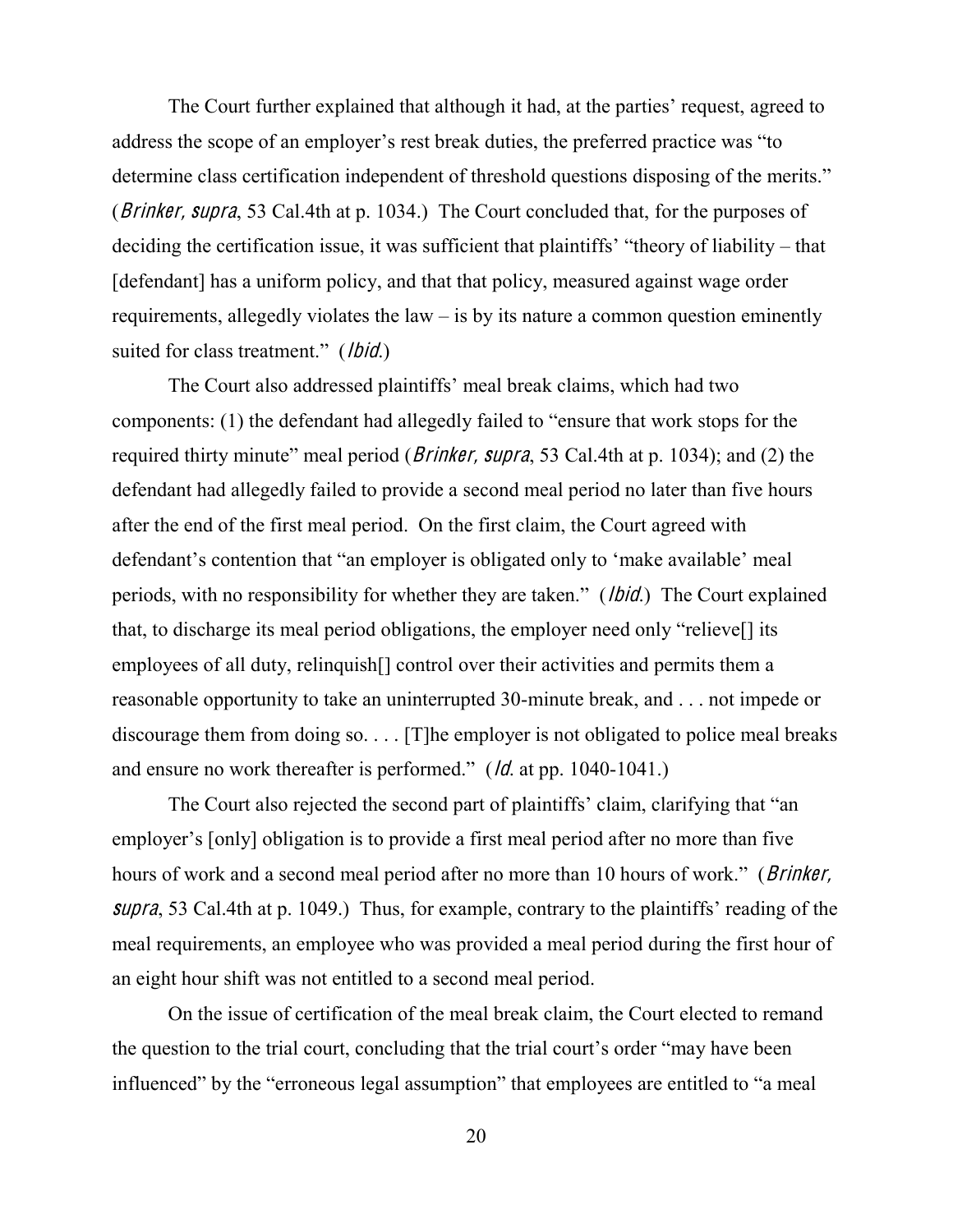period every five hours." (*Brinker, supra*, 53 Cal.4th at p. 1050.) The Court explained that because its ruling had "changed the legal landscape," the "prudent course" was to remand the issue to the trial court "in light of the clarification of the law  $\ldots$ " (*ld.* at pp. 1050-1051.)

### b. Bradley <sup>v</sup>. Superior Court

In Bradley, <sup>s</sup>upra, 211 Cal.App.4th 1129, plaintiffs sought to certify a class of telecommunications technicians whose job duties were similar (if not identical) to the duties of the purported class members at issue in this case. The defendant, Networkers International, contracted with "telecommunication companies . . . to supply skilled laborers to install and service cell sites in Southern California." ( $\overline{Id}$ . at p. 1129.) To fulfill these contracts, Networkers retained approximately 140 "field technicians" to "provide repair and installation services at the cell sites." (*lbid*.) Each technician was required to sign a standardized "'Independent Contractor Agreement'" containing language reflecting an independent contractor relationship. Because Networkers characterized the technicians as independent contractors, it "did not pay premium wages for overtime or establish a policy requiring meal or rest breaks." ( $\sqrt{d}$ . at p. 1135.) At some point in 2005, Networkers reclassified its technicians as employees and began paying them overtime; the company did not, however, implement a meal or rest break policy.

In 2006, plaintiffs filed a class action alleging Networkers violated wage and hour laws by, among other things, failing to pay overtime and failing to adopt a policy providing its technicians rest and meal breaks. In support of their motion for certification, plaintiffs submitted numerous class declarations asserting that the technicians' job duties and working conditions differed substantially from the job description set forth in Networker's standardized "Independent Contractor Agreement." Each declarant also denied having been paid overtime or receiving meal or rest breaks. In addition to the declarations, plaintiffs submitted discovery responses in which Networkers admitted that: (1) it did not pay overtime to its technicians members until the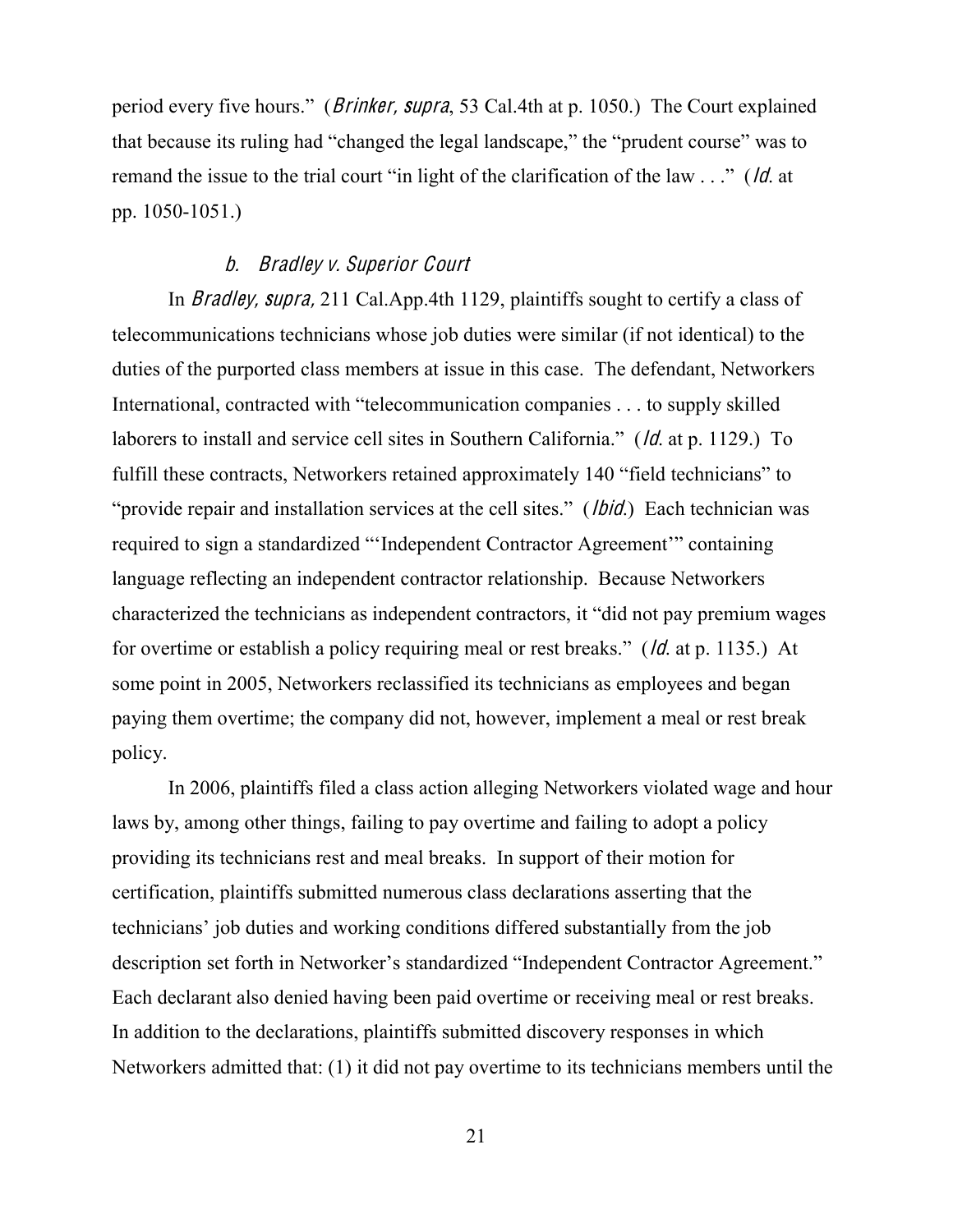2005 reclassification; (2) it did not have a rest or meal break policy or maintain records of rest or meal breaks; and (3) because it did not supervise its technicians, it did not know whether the workers took rest or meal breaks, nor did it know the extent or frequency of such breaks. (*Bradley, supra*, 211 Cal.App.4th at p. 1140.)

The trial court denied certification for two reasons. First, it explained that individual issues predominated as to whether each class member qualified as an independent contractor. (*Bradley, supra*, 211 Cal.App.4th at p. 1140.) Second, the court concluded that certification was improper because, to establish Networkers' liability, each technician would have to individually demonstrate "the actual existence of damages and/or the manner of incurring damages." (*lbid*.) In its initial (now vacated) opinion, the Court of Appeal affirmed, ruling that although substantial evidence did not support the trial court's finding that individual issues would predominate the question whether class members qualified as independent contractors, "there were reasonable grounds for the trial court to conclude that . . . [determining] the existence and amount of damages for each class member" would require individual inquiry into "which employees" had missed breaks and whether those missed breaks were the result of Networkers' lack of a break policy." (*ld.* at pp. 1145, 1151 [explaining reasoning set forth in its vacated opinion].)

On remand from the Supreme Court, however, the Court of Appeal concluded that, under the analysis set forth in *Brinker*, the trial court had improperly focused on individual issues related to damages, rather than on the plaintiffs' theory of liability. (Bradley, supra, 211 Cal.App.4th at p. 1151.)<sup>9</sup> According to the court, *Brinker* had clarified that "in ruling on the predominance issue in a certification motion, the court must focus on the plaintiff's theory of recovery and assess the nature of the legal and factual disputes likely to be presented and determine whether individual or common

<sup>&</sup>lt;sup>9</sup> The Court of Appeal concluded that "no aspect of *Brinker*" had affected its prior conclusion that the legal issue of whether Networkers properly classified its technicians as independent contractors, rather than employees, was susceptible to class treatment. (Bradley, supra, 211 Cal.App.4th at p. 1145.)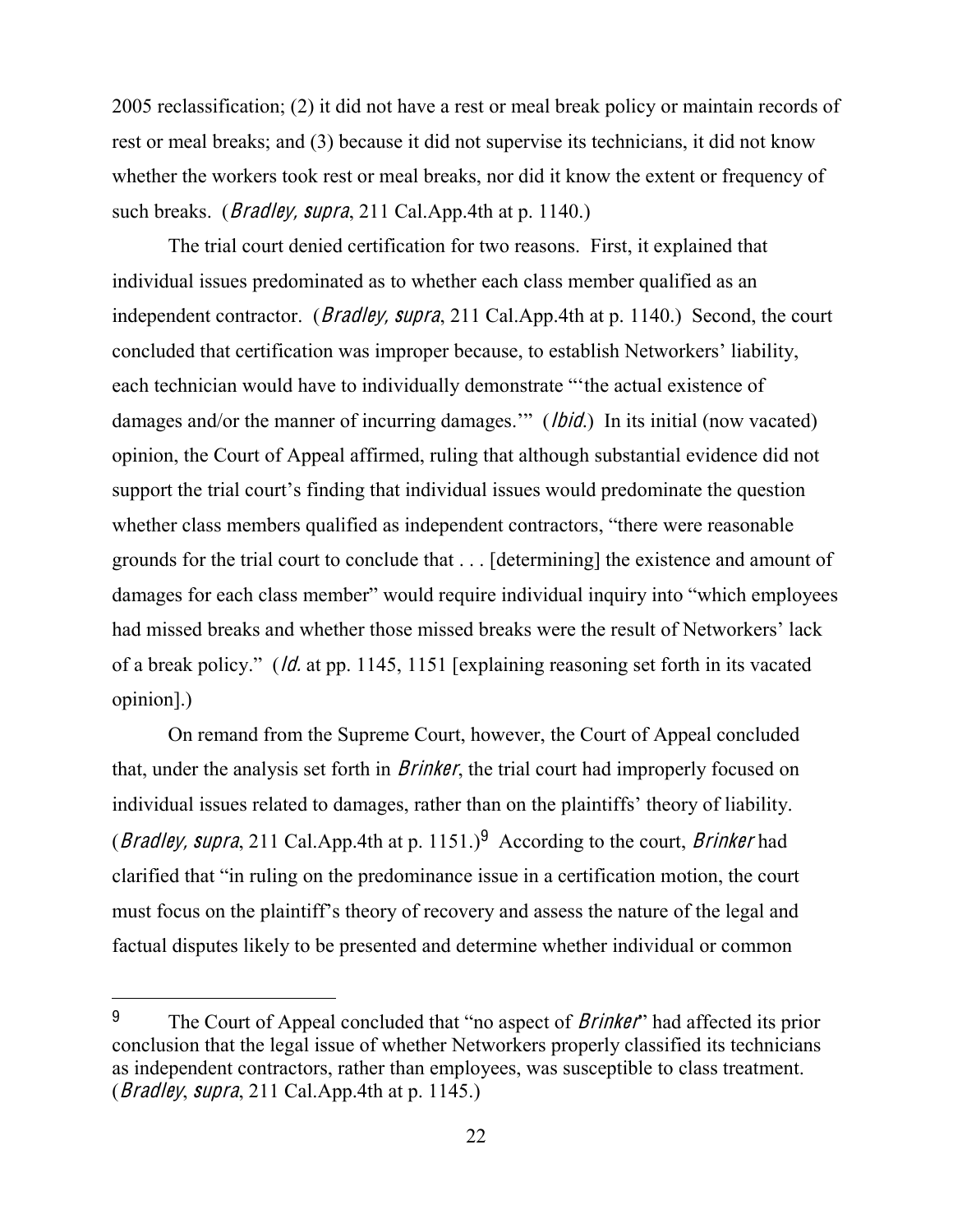issues predominate." (*ld.* at p. 1150.) The court further explained that "plaintiffs" theory of recovery [wa]s based on Networkers' (uniform) lack of a rest and meal break policy and its (uniform) failure to authorize employees to take statutorily required rest and meal breaks. The lack of a meal/rest break policy and the uniform failure to authorize such breaks are matters of common proof. Although an employer could potentially defend these claims by arguing that it did have an informal or unwritten meal or rest break policy, this defense is also a matter of common proof." ( $\theta$  at p. 1150.)

*Bradley* further explained that *Brinker* had "expressly rejected  $\ldots$  that evidence showing some employees took rest breaks and other employees were offered rest breaks but declined to take them made class certification inappropriate." (*Bradley, supra*, 211) Cal.App.4th at p. 1143.) Rather, *Brinker* made clear that "when an employer has not authorized and not provided legally-required meal and/or rest breaks, the employer has violated the law" and is liable. ( $\sqrt{d}$ . at p. 1151.) According to the court, "under ... [*Brinker's*] logic, ... the fact that an employee may have actually taken a break or was able to eat food during the work day" would only be relevant to determining individual damages, which was not a sufficient basis for denying class certification. (*Id.* at p. 1151; 1153.)

The court applied similar analysis to plaintiffs' overtime claim, concluding that whether Networkers had violated wage and order laws by failing to pay its technicians overtime prior to 2005 could be determined on a class-wide basis. The court rejected Networkers' argument that certification was improper because "the *amount* of overtime pay damages" would require "individualized analysis" as to the "number of hours" [technicians] worked each day." (*Bradley, supra*, 211 Cal.App.4th at p. 1155.) As with the meal and rest break claim, the court concluded that such issues were only relevant to determining the existence and amount of each class member's damages.

# c. Faulkinbury v. Superior Court

In *Faulkinbury, supra,* 216 Cal.App.4th 220, plaintiffs sought to certify a wage and hour class action on behalf of 4,000 current and former security guards. Plaintiffs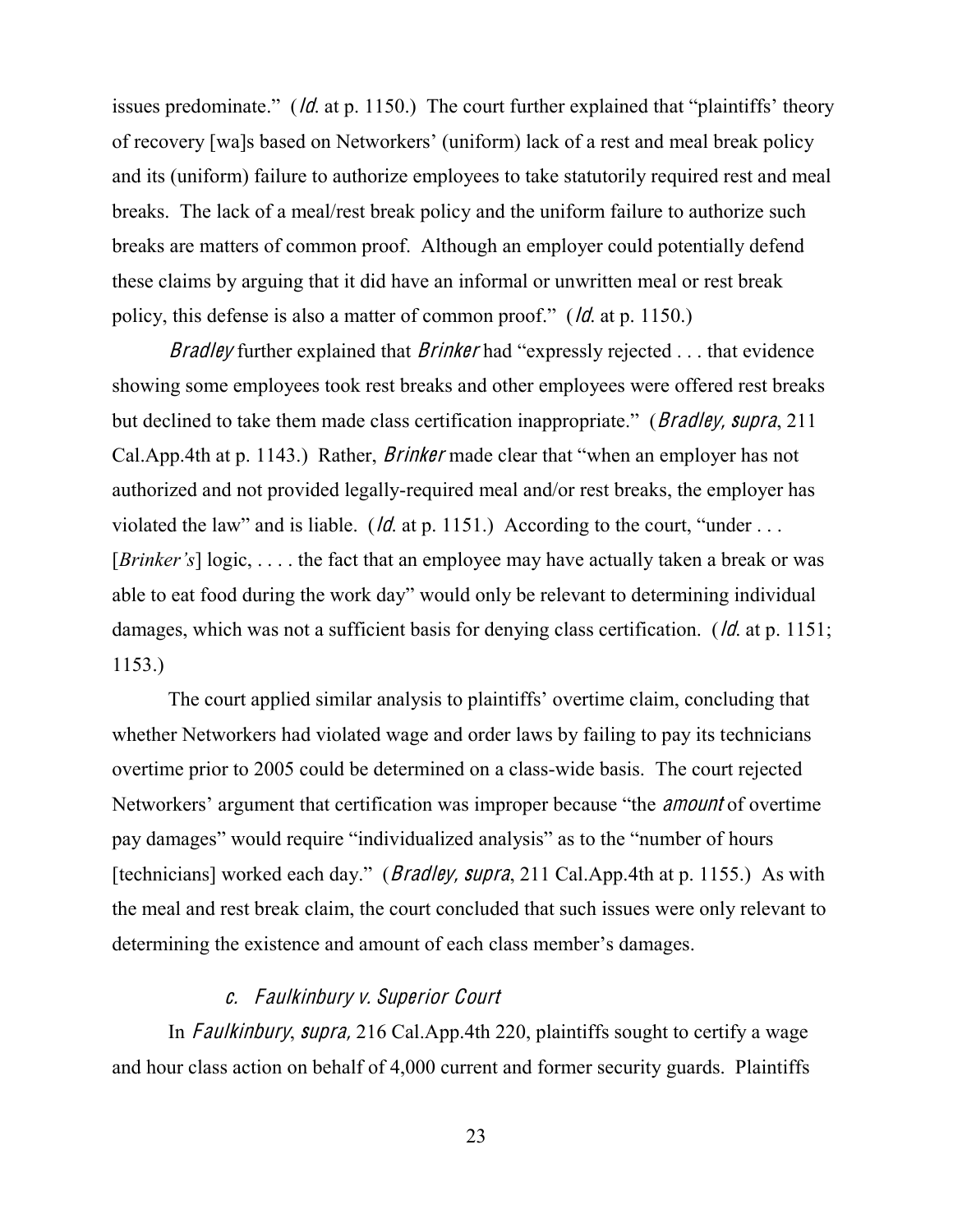asserted that the defendant had violated meal and rest period requirements by: (1) forcing its employees to sign an agreement stating that the nature of their work required them to take their meal periods "on-duty"; and (2) failing to authorize or permit rest breaks. Defendant, however, argued that its break policy was proper under the "nature of the work exception," which permits on-duty meal periods "when the nature of the work prevents an employee from being relieved of all duty and when by written agreement between the parties an on-the-job paid meal period is agreed to.' (Cal. Code Regs., tit. 8,  $\S$  11040, subd. 11(A).)" (*ld.* at p. 234.) The defendant further contended that determining whether it was liable for meal and rest break violations would require individualized inquiry into whether each employee had actually taken on-duty meal breaks and missed rest breaks as the result of the defendant's policies. (*ld.* at p. 237.) The trial court denied certification, concluding that plaintiffs' claims turned on individual issues regarding the circumstances of each security officer's employment conditions.

In its pre-*Brinker* opinion, the appellate court affirmed the order denying certification. On plaintiffs' meal break claim, the court concluded that even if the defendant's uniform on-duty meal break policy was "unlawful," the defendant would only become liable upon an individualized showing that each security guard actually took on-duty meal periods. (See *Faulkinbury, supra*, 216 Cal.App.4th at p. 235 [explaining] the reasoning set forth in its vacated opinion. Similarly, on plaintiffs' rest break claim, the court ruled that the defendant's liability for failing to authorize and permit rest breaks could not be established without individual inquiry into whether each employee had been provided the opportunity to take rest periods. In support, the court noted that several putative class members had provided declarations indicating that they had been relieved of their duties to take rest breaks, or were otherwise able to take rest breaks during periods of inactivity. (*Id.* at p. 237.)

Upon remand from the Supreme Court, the appellate court concluded that *Brinker* had rejected the mode of analysis set forth in its original opinion. As to plaintiffs' meal break claim, the appellate court explained that *Brinker* clarified that the defendant's liability would attach "upon a determination that [defendant's] uniform on-duty meal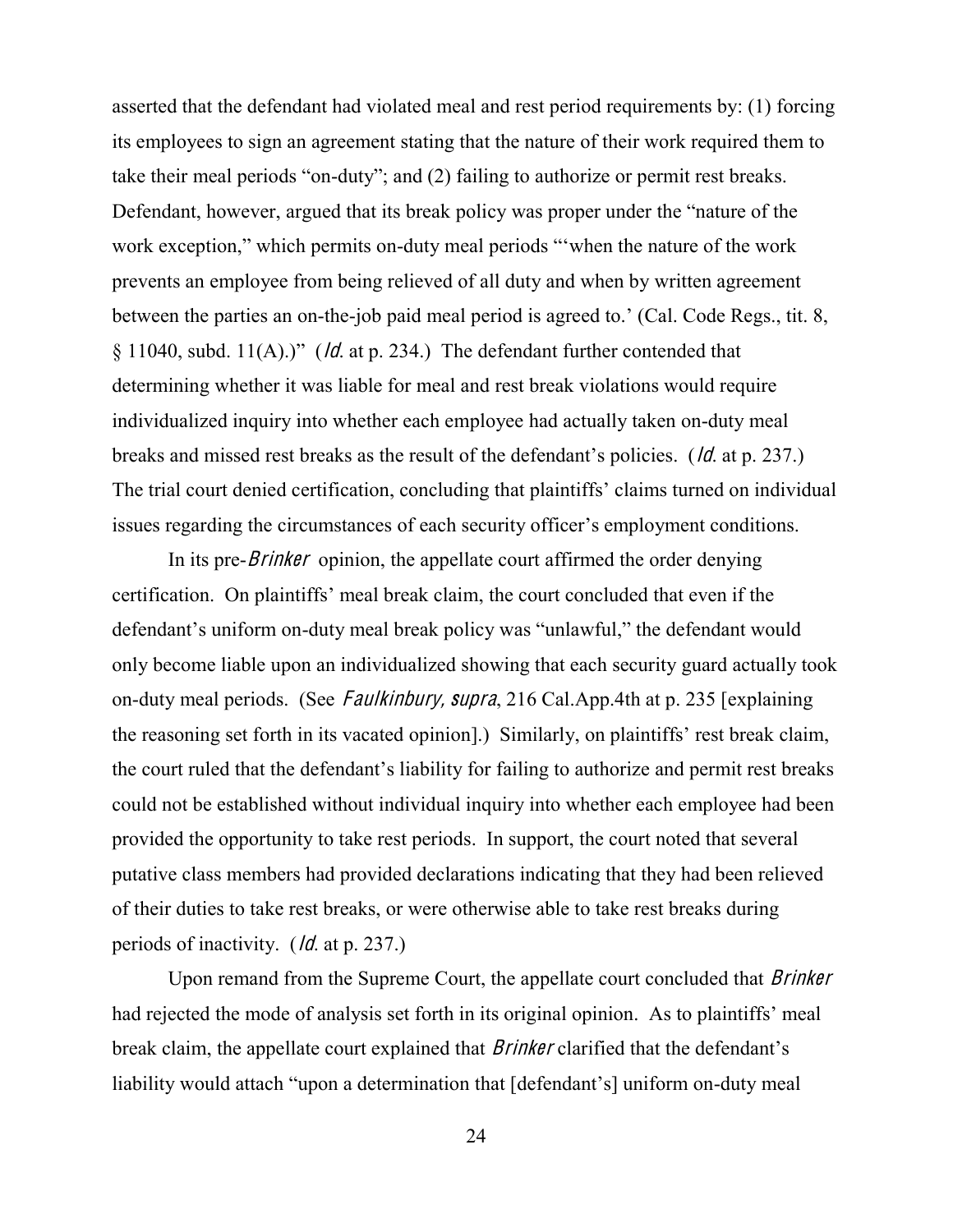break policy was unlawful . . . . Whether or not the employee was able to take the [offduty] required break goes to damages, and '[t]he fact that individual [employees] may have different damages does not require denial of the class certification motion. [Citation.]" (*Faulkinbury, supra*, 216 Cal.App.4th at p. 235.)

The court reached a similar conclusion regarding plaintiffs' rest break claim, explaining that plaintiffs had alleged the defendant "had no formal rest break policy" and required employees to stay at their post for their entire shift. (*Faulkinbury, supra*, 216 Cal.App.4th at p. 236.) The court ruled that, under the analysis set forth in Brinker, the "the lawfulness of [defendant's] lack of rest break policy and requirement that all security guard employees remain at their posts can be determined on a classwide basis." (*ld.* at p. 237.) The court further concluded that Brinke<sup>r</sup> had rejected its prior reasoning that evidence showing some class members were authorized or able to take rest breaks was sufficient to defeat certification: "While, in Faulkinbury  $I$ , we concluded this evidence established individual issues of liability, we are now convinced, in light of *Brinker*, this evidence at most establishes individual issues of damages, which would not preclude class certification. [Defendant's] liability, if any, would arise upon a finding that its uniform rest break policy, or lack of policy, was unlawful." (*lbid.*)

## *C. The Trial Court Erred in Denying Plaintiffs' Motion for Certification*

### 1. Plaintiffs' meal and rest period claims

The trial court's order denying certification focuses primarily on plaintiffs' claims that TNS violated meal and rest break requirements set forth in Wage Order Number 4. We therefore address those claims first.

As in *Bradley, supra,* 211 Cal.App.4th 1129, the plaintiffs' "theory of legal liability" (*Faulkinbury, supra*, 216 Cal.App.4th at p. 232) is that TNS violated wage and hour requirements by failing to adopt a policy authorizing and permitting its technicians to take meal or rest break periods. In plaintiffs' view, TNS was obligated to implement procedures ensuring that technicians received notice of their meal and rest period rights and were permitted to exercise those rights. For the purposes of class certification, the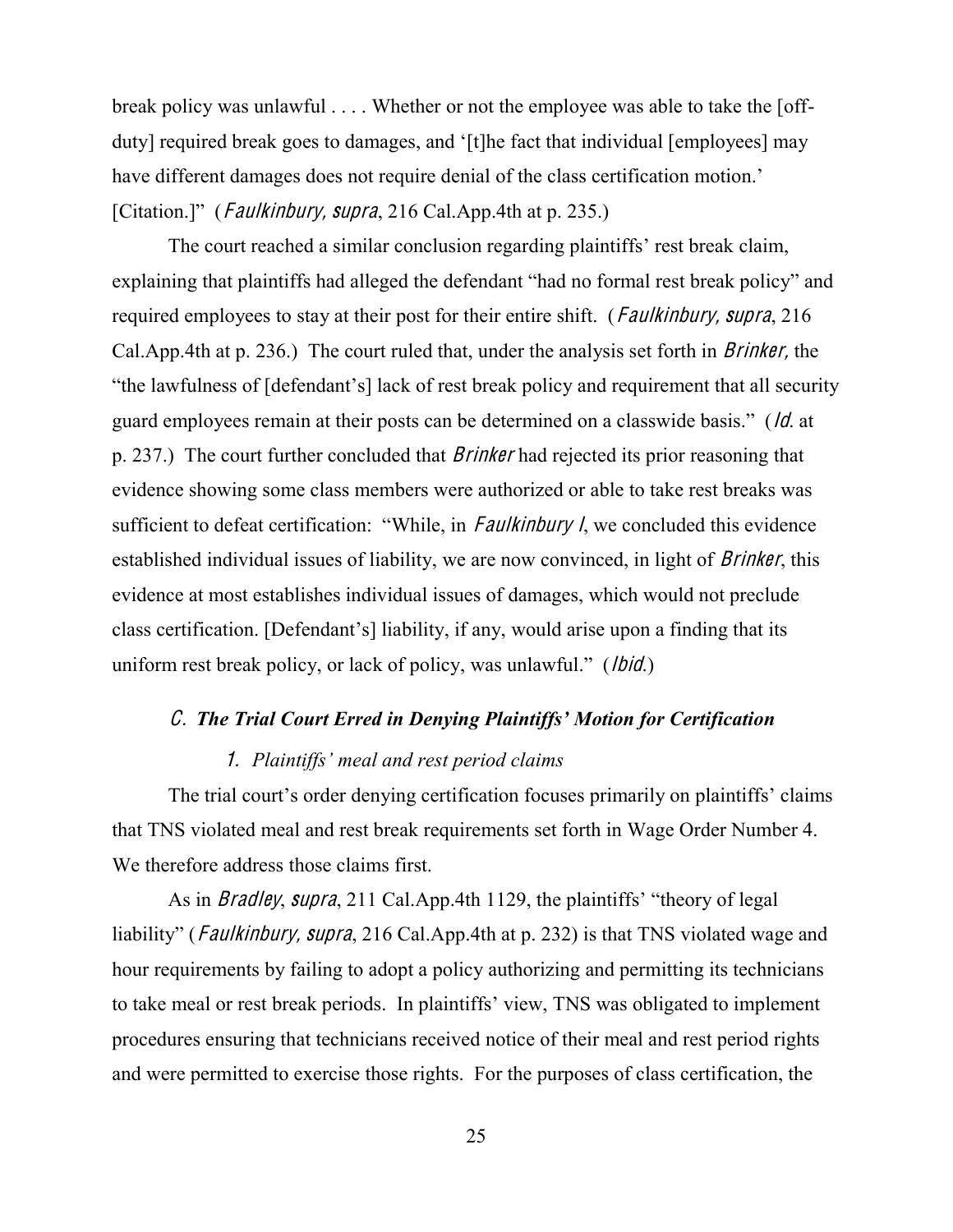question is whether this theory of recovery can be "proved (or disproved) through common facts and law." (*Bradley, supra,* 211 Cal.App.4th at p. 1143; *Faulkinbury,* supra, 216 Cal. App. 4th at p. 236 ["*Brinker* focuses on whether the lawfulness of an employer's lack of a rest break policy can be determined on a classwide basis"].)

The trial court provided two distinct reasons in support of its conclusion that plaintiffs' meal and rest break claims could not be determined through common proof. (Jaimez, <sup>s</sup>upra, 181 Cal.App.4th at pp. 1297-1298 [in reviewing denial of class certification, appellate court must "'consider only the reasons cited  $\dots$  for the denial'". First, it found that TNS had provided substantial evidence showing that whether technicians were able to take meal and rest periods depended on their individualized "physical workplace situations." Second, the court concluded that the parties' evidence demonstrated that the staffing companies who hired many of the putative class members utilized a variety of different meal and rest period policies.

# <sup>a</sup>. Evidence that <sup>s</sup>om<sup>e</sup> <sup>e</sup>mployee<sup>s</sup> worked unde<sup>r</sup> <sup>c</sup>ondition<sup>s</sup> that permitted the<sup>m</sup> t<sup>o</sup> take break<sup>s</sup> i<sup>s</sup> not <sup>a</sup> <sup>s</sup>ufficient basi<sup>s</sup> for denying certification

The trial court concluded that class certification was improper because the parties' evidence showed that some technicians' working conditions permitted them to take meal and rest breaks, while others did not. More specifically, the court found that while TNS's declarations showed that some technicians worked "on their own and at complete liberty to take breaks as they pleased, with no time or management pressure," plaintiffs' declarations showed that other technicians worked under severe time constraints that precluded them from taking "proper" meal and rest periods. According to the court, as a result of these diverse "working conditions," there was no "single way to determine whether TNS is liable to the class for failure to provide breaks."

As in *Bradley* and *Faulkinbury*, the trial court employed improper criteria in assessing whether plaintiffs' meal and rest break claims were amenable to class treatment. Rather than focusing on whether plaintiffs' theory of liability—that TNS violated wage and hour requirements by failing to adopt a meal and rest period policy  $-$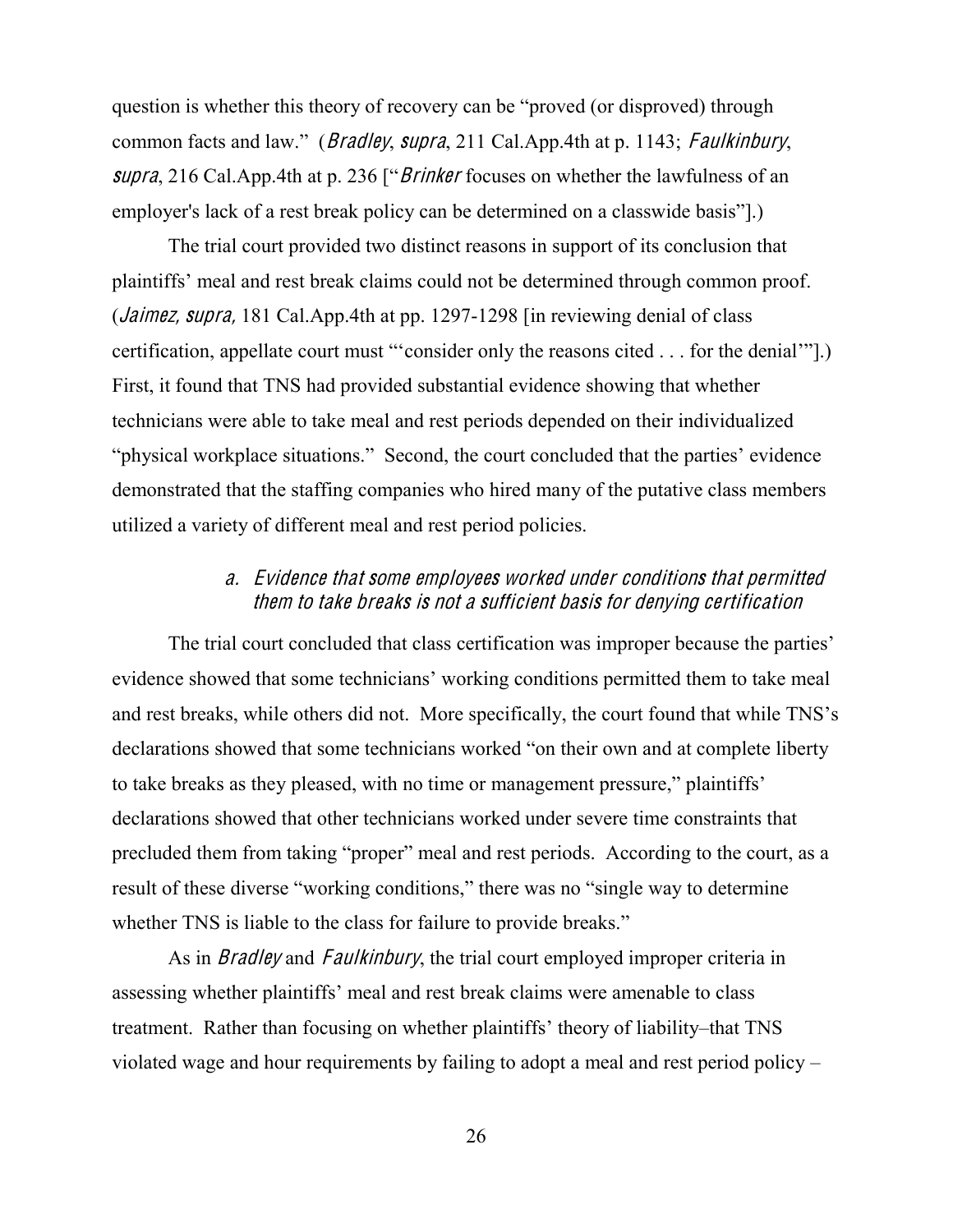was susceptible to common proof, the court improperly focused on whether individualized inquiry would be required to determine which technicians had missed their meal and rest periods. The written order (as well as statements made at the motion hearing) make clear that the trial court did not believe TNS would be liable upon a determination that its lack of a meal and rest policy violated applicable wage and hour requirements; rather, it concluded that TNS would become liable only upon a showing that a technician had missed breaks as a result of TNS's policies.

As explained in *Bradley* and *Faulkinbury*, however, *Brinker* "expressly rejected" this mode of analysis. (*Bradley, supra*, 211 Cal.App.4th at pp. 1143, 1151; *Faulkinbury*, supra, 216 Cal.App.4th at pp. 235, 237.) As succinctly stated in *Faulkinbury*: "the employer's liability arises by adopting a uniform policy that violates the wage and hour laws. Whether or not the employee was able to take the required break goes to damages, and '[t]he fact that individual [employees] may have different damages does not require denial of the class certification motion.' [Citation.]" (*Faulkinbury, supra*, 216 Cal.App.4th at p. 235; see also *Bradley*, supra, 211 Cal.App.4th at p. 1151 ["under the logic of [*Brinker*], when an employer has not authorized and not provided legally-required meal and/or rest breaks, the employer has violated the law and the fact that an employee may have actually taken a break or was able to [take a break] during the work day does not show that individual issues will predominate in the litigation".) Indeed, *Bradley* and Faulkinbury both specifically concluded that evidence showing that some class members' working conditions permitted them to take breaks, while others did not, was not a sufficient basis for denying certification. (See *Faulkinbury, supra*, 216 Cal.App.4th at pp. 236-237 [evidence that some employees were able to "take breaks at [their] posts", while others "could not leave the assigned post for a rest break" does not "establish" individual issues of liability"]; *Bradley, supra*, 211 Cal.App.4th at p. 1150 [evidence that some employees worked "alone for long periods of time" or "took the authorized rest or meal break" was insufficient to show individual issues predominated.)

We agree with *Bradley* and *Faulkinbury's* conclusion that, under *Brinker*, the fact that individual inquiry might be necessary to determine whether individual employees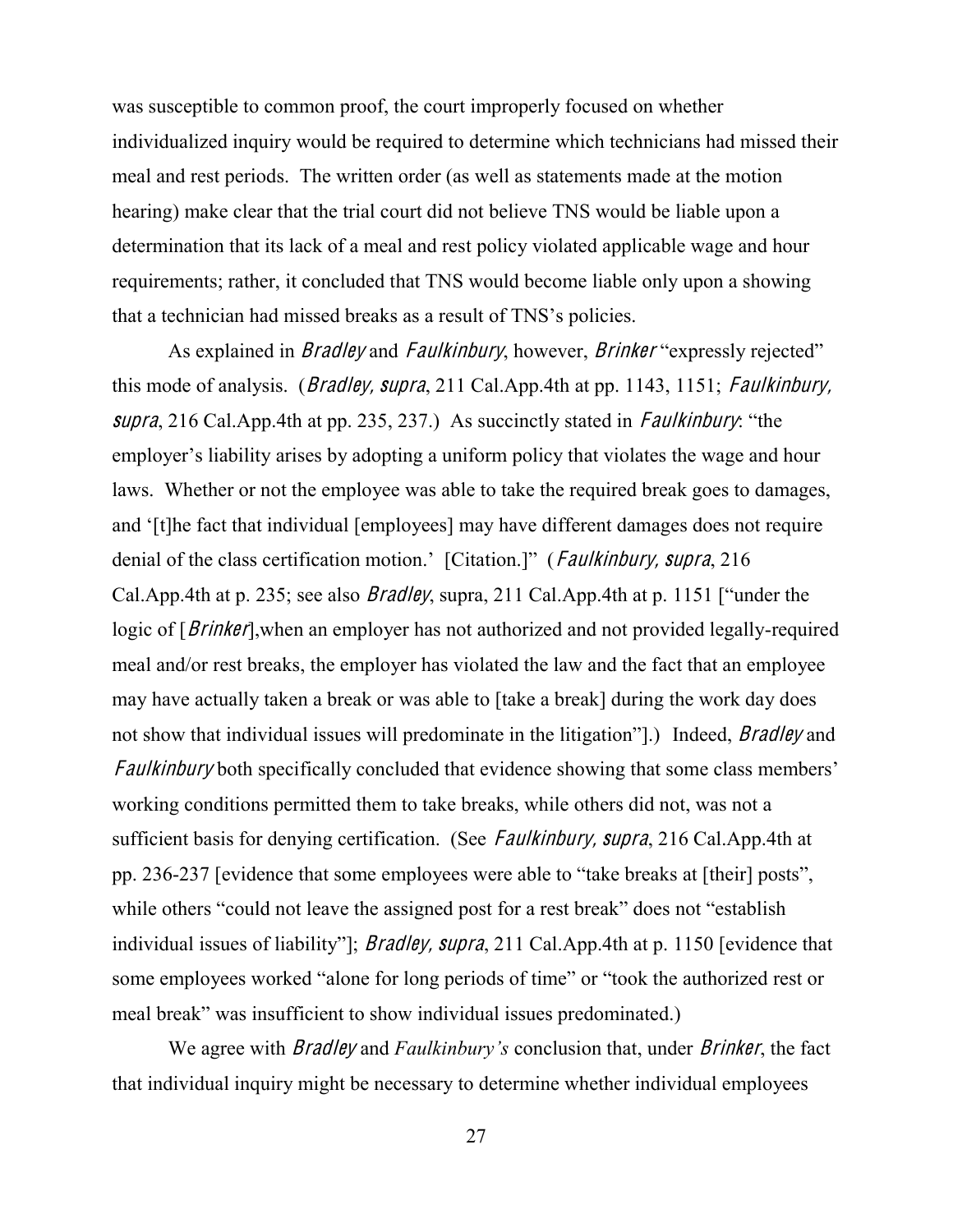were able to take breaks despite the defendant's allegedly unlawful policy (or unlawful lack of a policy) is not a proper basis for denying certification. Rather, for purposes of certification, the proper inquiry is "whether the theory of recovery advanced by the plaintiff is likely to prove amenable to class treatment." (*Ghazaryan*, 169 Cal.App.4th at p. 1531.) In this case, the plaintiffs' theory of recovery is that TNS violated wage and hour requirements by failing to adopt a policy authorizing and permitting meal and rest breaks to its technicians.

TNS, however, argues that even if the trial court improperly focused on issues related to class members' ability to establish damages, we should nonetheless affirm its ruling for two reasons. First, it contends that the applicable wage and hour provisions do not require employers to adopt a policy or implement procedures ensuring that nonexempt employees are notified of their meal and rest period rights and permitted to exercise those rights. According to TNS, the wage and hour requirements merely obligate an employer to provide a "reasonable opportunity" to take meal and rest breaks. TNS further contends that it introduced substantial evidence showing that many of the class members were provided such an opportunity because they were permitted to work at their own pace, free of supervision.

TNS cannot prevail on this argument. First, the trial court did not address the argument in its denial of class certification. As stated above, the scope of our review is limited to assessing the reasons "cited by the trial court for the denial"; we must "ignore" other reasons that might support denial.' [Citation.]" (*Jaimez, supra*, 181 Cal.App.4th at pp.  $1297-1298$ .) Second, TNS's assertion that it was not required to adopt the sort of meal and rest break policy envisioned by plaintiffs goes to the merits of the parties' dispute. The question of certification, however, is "essentially a procedural one that does not ask whether an action is legally or factually meritorious." (Sav-on, supra, 34) Cal.4th at p. 326.) Indeed, Brinke<sup>r</sup> emphasized that, whenever possible, courts should "determine class certification independent of threshold questions disposing of the merits." (*Brinker, supra*, 53 Cal.4th at p. 1033.)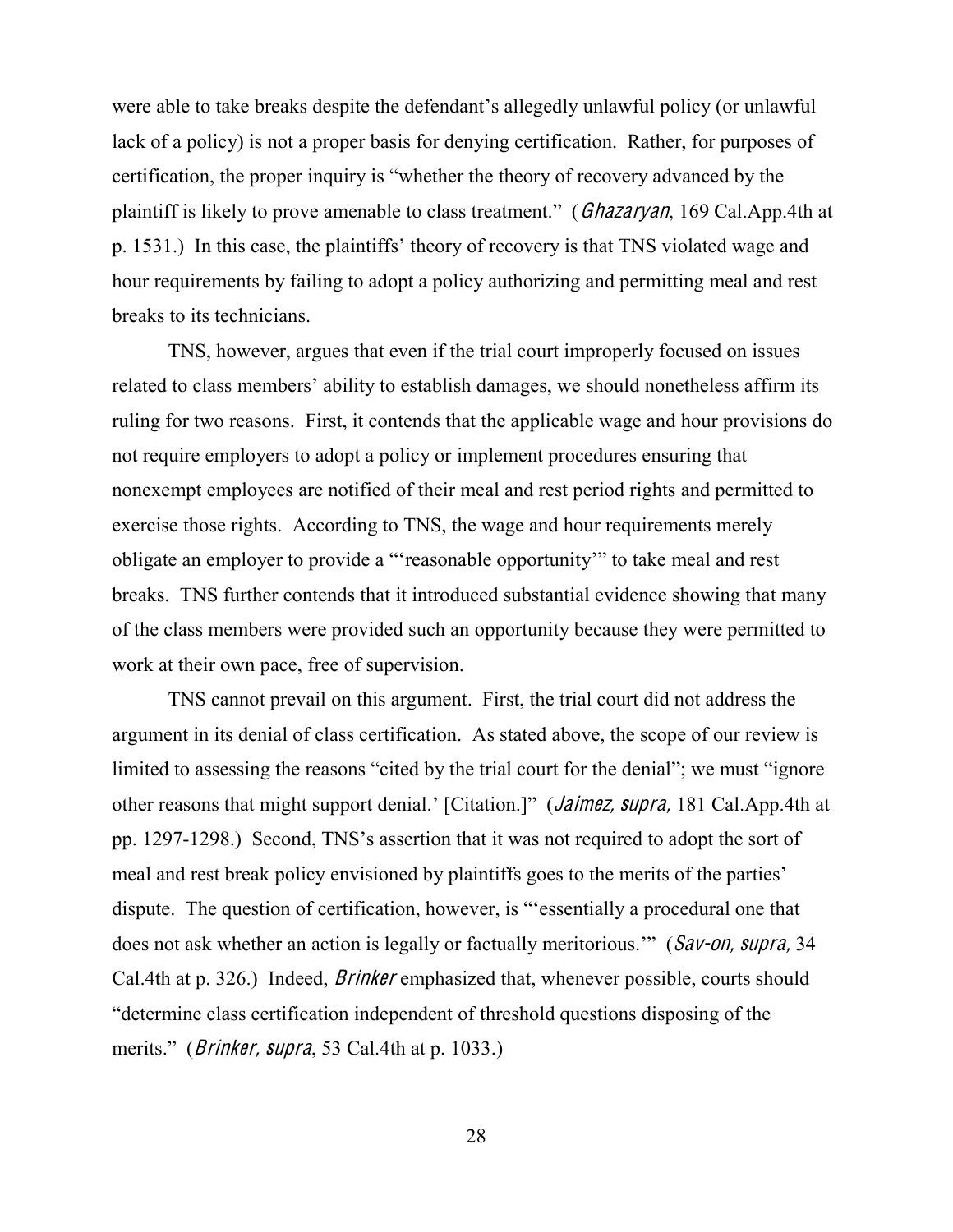Alternatively, TNS contends that we should affirm the court's ruling because there is substantial evidence in the record that it did not uniformly lack a policy of authorizing and permitting meal and rest periods to its technicians. In support, it cites testimony from various TNS workers indicating that: (1) some putative class members were aware of their meal and rest break rights and believed they were entitled to take such breaks; (2) some of TNS's work sites contained "wage postings" describing employees' break rights; (3) TNS supervisors hired in 2011 were told to inform technicians of their meal and rest break rights; (3) in 2010, TNS began requiring technicians to record meal and rest break periods in the "notes" section of TNS's time-reporting software. Plaintiffs, on the other hand, contend that none of this evidence demonstrates that TNS had a formal or informal policy regarding meal and rest breaks; rather, at most, it shows only that, despite the absence of any such policy, some class members became aware of their meal and rest period rights and that TNS began to take steps to remedy their unlawful conduct years after the suit was filed in 2006.

Again, because the trial court did not address or rely on these arguments in denying certification, they are outside the scope of our review. Indeed, it would be particularly inappropriate for us to consider this argument for the first time on appeal because it which would require the weighing of evidence; that power is vested within the trial court, not the reviewing court. (See, e.g., People v. James (1977) 19 Cal.3d 99, 107 ["The power to judge credibility of witnesses, resolve conflicts in testimony, weigh evidence and draw factual inferences, is vested in the trial court'''.)

# b. Evidence that staffing <sup>c</sup>ompanie<sup>s</sup> had divers<sup>e</sup> <sup>m</sup>eal and <sup>r</sup>est period policie<sup>s</sup> i<sup>s</sup> not <sup>a</sup> <sup>s</sup>ufficient basi<sup>s</sup> for denying certification

The trial court also denied certification of plaintiffs' break claims based on evidence that the "staffing companies" who hired many of the putative class members had adopted diverse meal and rest break policies throughout the class period. The court explained that because class members were subject to different "governing management" policies," plaintiffs' meal and rest claims against TNS would require individualized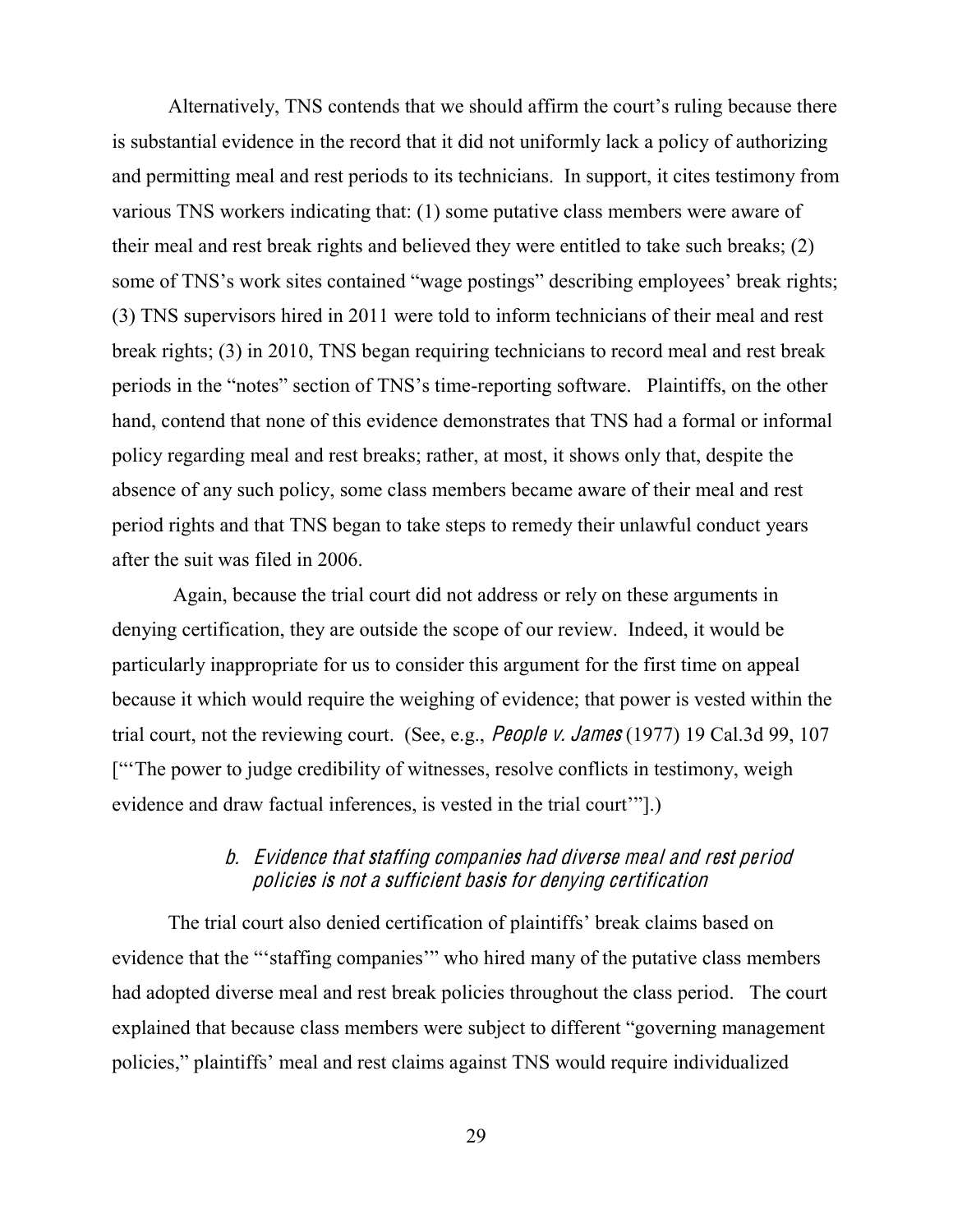inquiry into the validity of each such policy. The court did not make any findings as to whether TNS required its staffing companies to adopt meal and rest break policies or to notify contractor technicians of their meal and rest break rights; nor did it address whether TNS was even aware that some staffing companies had meal and rest break policies in place. Instead, the court ruled only that the diversity of meal and rest break policies among the staffing companies raised individual issues as to whether TNS was liable to class members for failing to adopt its own meal and rest break policy.

Although not explicitly stated in the order, the court's reasoning appears to be predicated on the assumption that, even if TNS failed to comply with its meal and rest period requirements, it would not be liable to any class member who was co-employed by a staffing company that had adopted a lawful meal and rest break policy. This assumption, however, is not supported by the language of the Wage Order, which imposes an affirmative obligation on every employer to authorize and provide legallyrequired meal and rest breaks; if it fails to do so, it has violated the law and is liable. (See Cal. Code Res, tit. 8,  $\S$  11040, subd. (12) (A) [requiring "[e]very employer" to "authorize" and permit all employees to take rest breaks . . .]; Cal. Code Res, tit. 8, § 11040, subd.  $(12)$  (A) ["no employer" shall employ any person without complying with the applicable meal period requirements]; *Bradley, supra*, 211 Cal.App.4th at p. 1150 [under *Brinker*, "when an employer has not authorized and not provided legally-required meal and/or rest breaks, the employer has violated the law" and is liable].) Although it is conceivable that, under certain circumstances, a joint employer could satisfy its affirmative meal and rest obligations by delegating those duties to a co-employer, that is not what the trial court found, or the facts demonstrate, here. Instead, the trial court effectively ruled that TNS would not be liable to any class member whose staffing company had adopted a lawful meal and rest break policy, even in the absence of any evidence showing that TNS took steps to ensure that the staffing company had such a policy in place. We fail to see how TNS could discharge its affirmative obligation to authorize and permit meal and rest breaks purely through inaction.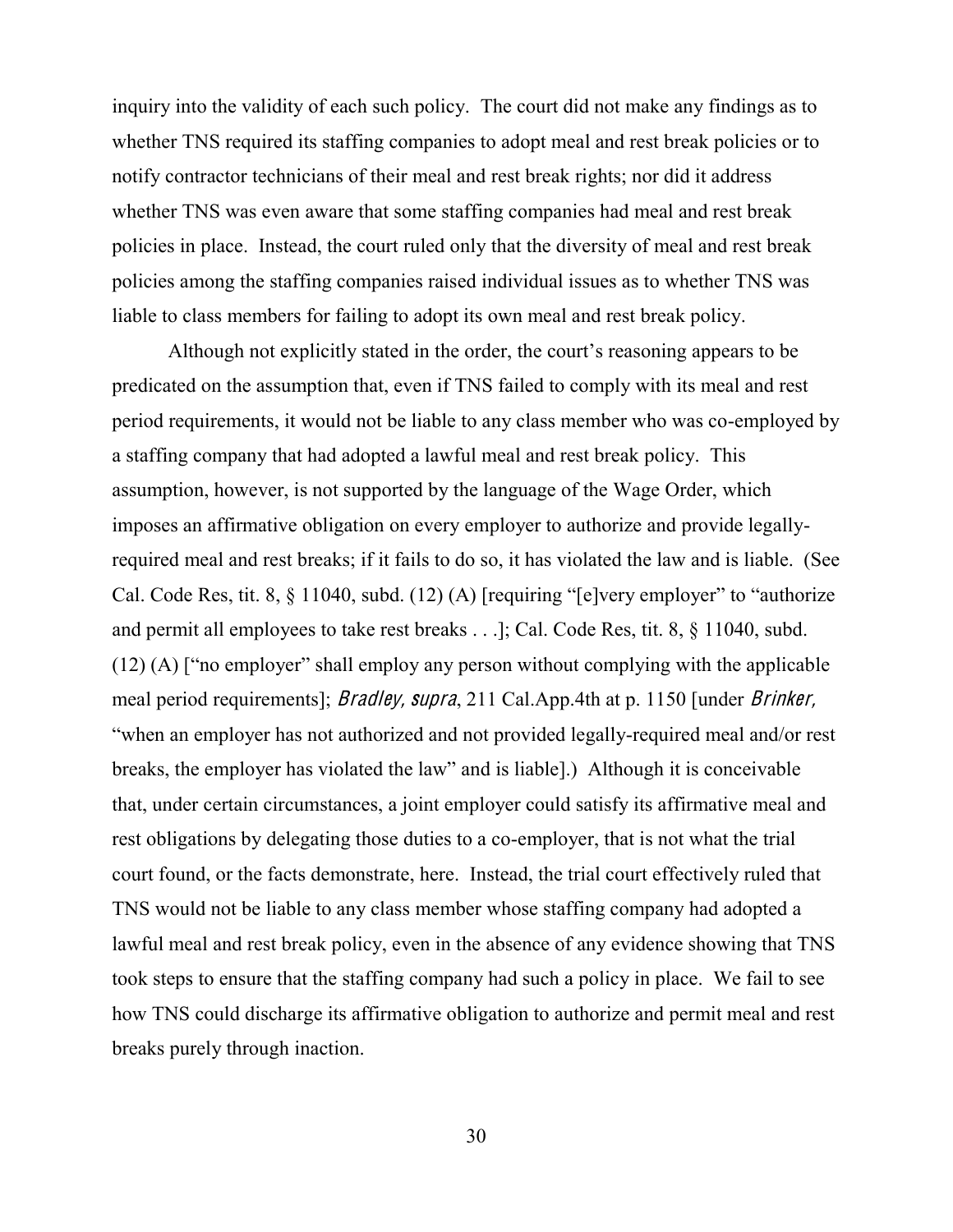The trial court's ruling also failed to address plaintiffs' theory as to why the staffing companies' meal and rest break policies could not be delegated to a co-employer under the circumstances of this case. Plaintiffs theorized that TNS was required to personally authorize and permit meal and rest periods because it exerted sole control over the technicians' work sites and the manner in which they reported their hours. Plaintiffs argued that the parties' evidence uniformly showed that: (1) TNS dictated the technicians' day-to-day working conditions, including whether and when the employees could take breaks; (2) TNS was solely responsible for instructing technicians how to report their time, including whether and how to record break periods; and (3) the coemployer staffing companies had no way of knowing or controlling whether technicians' took their meal and rest breaks. Plaintiffs contend that, given the amount of immediate control TNS exerted over the workers, it was not permitted to delegate its meal and rest break obligations to a co-employer staffing company. The trial court's order does not assess whether this theory of liability  $-$  that a joint employer who exerts sole control over work site conditions and the reporting of hours must personally authorize and permit meal and rest breaks  $-$  could be determined on a class-wide basis.<sup>10</sup>

TNS, however, contends that we should affirm the trial court's order because substantial evidence in the record "establishes that [some] workers were aware of and influenced by the information they received from [the staffing companies] regarding their break rights." In TNS's view, this evidence shows that, even if it failed to formally authorize and permit meal and rest breaks, individualized inquiry will be necessary to

<sup>10</sup> TNS suggests that we may infer the trial court found this theory was not subject to common proof because there is substantial evidence in the record "contradicting" [p]laintiffs' theory that TNS exercised complete and total control over the workers and worksites . . ." The trial court did not, however, make any findings related to the level of authority TNS had over the technicians during their day-to-day activities. Instead, the court found only that TNS's evidence showed the company subjected its technicians to varying degrees of supervision while they were working at TNS job sites. This finding does not relate to the level of control TNS possessed over the technicians; it relates to the manner in which TNS chose to exert its control.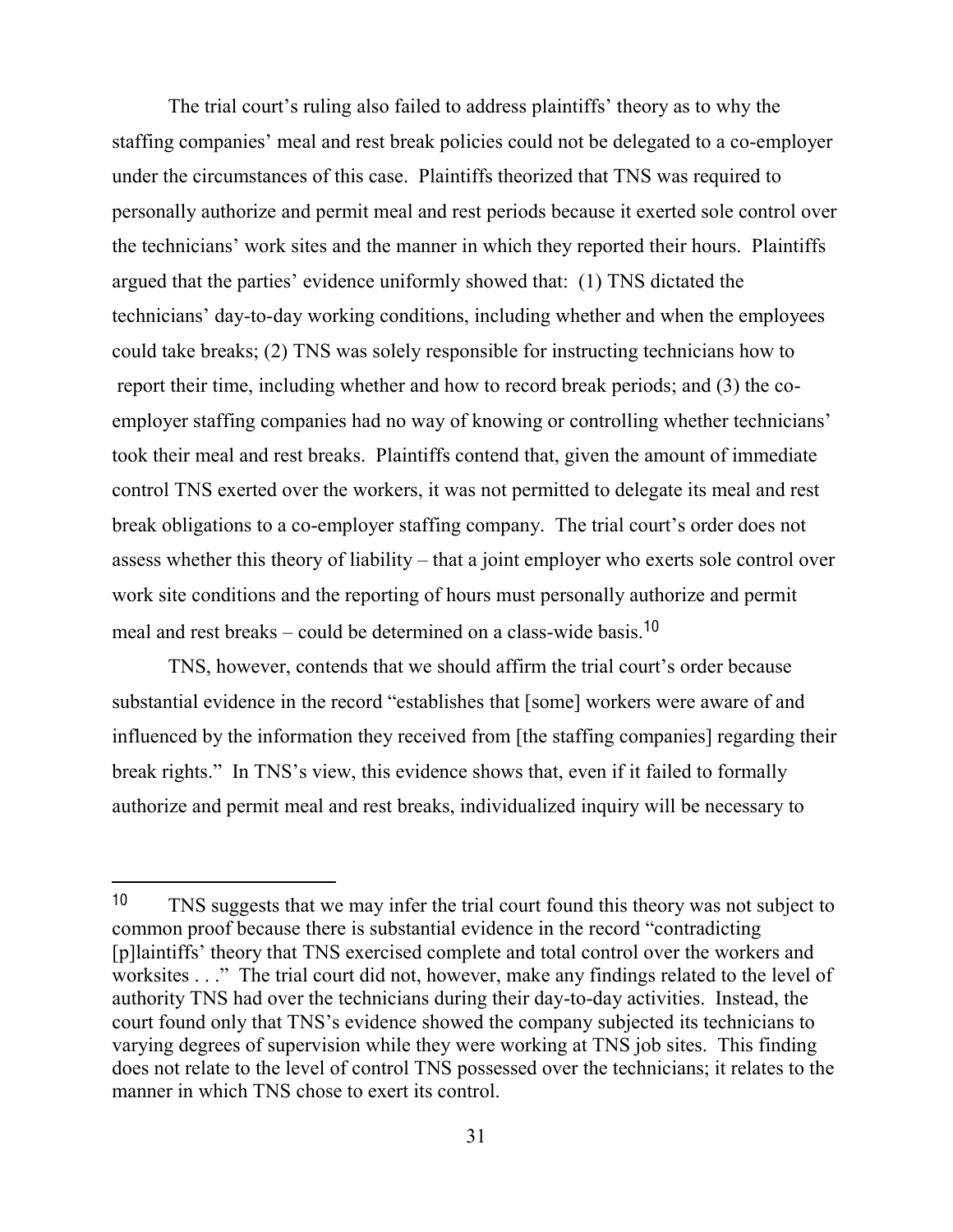determine whether some technicians nonetheless took their legally-mandated break periods, or were aware that they could, but declined to do so.

This argument, however, reflects the same type of analysis that was rejected in Brinker. Under Brinker, TNS would become liable to the class upon a determination that its uniform lack of a meal and rest policy violated the applicable Wage Order. (See Faulkinbury, supra, 216 Cal.App.4th at p. 235.) The mere fact that some technicians may have taken breaks (or declined to take breaks) based on information they received from other sources (i.e., the staffing companies) "does not show that individual issues will predominate in the litigation." (See *Bradley, supra*, 211 Cal.App.4th at p. 1143  $\lceil$ "Brinker . . . expressly rejected . . . that evidence showing some employees took rest breaks and other employees were offered rest breaks but declined to take them made class  $c$ ertification inappropriate".)

Our analysis might be different if the trial court had concluded that the evidence showed TNS had required its staffing companies to adopt policies ensuring that technicians were aware they were authorized and permitted to take meal and rest periods while performing work for TNS. For the purposes of this appeal, however, we need not resolve such issues. We conclude only that, under the circumstances presented here, the mere fact that TNS's co-employer entities had diverse meal and rest break policies in place during the class period was not, standing alone, a proper basis for denying certification of plaintiffs' meal and rest break claims against TNS.<sup>11</sup>

# 2. Th<sup>e</sup> trial <sup>c</sup>ourt did not identify <sup>a</sup> prope<sup>r</sup> basi<sup>s</sup> for denying certification *of plaintiffs' overtime claims*

The trial court also denied certification of plaintiffs' claim against TNS for failure to pay overtime. In describing the reasons for the denial, the court's order states only that the analysis of plaintiffs' meal and rest break claims "holds true for the proposed

<sup>11</sup> The trial court also denied certification of an "injunction" class based on the staffing companies' diverse management policies. For the reasons discussed above, evidence that TNS's joint employers had diverse wage and hour policies in place was not, standing alone, a proper basis for denying certification of the injunction class.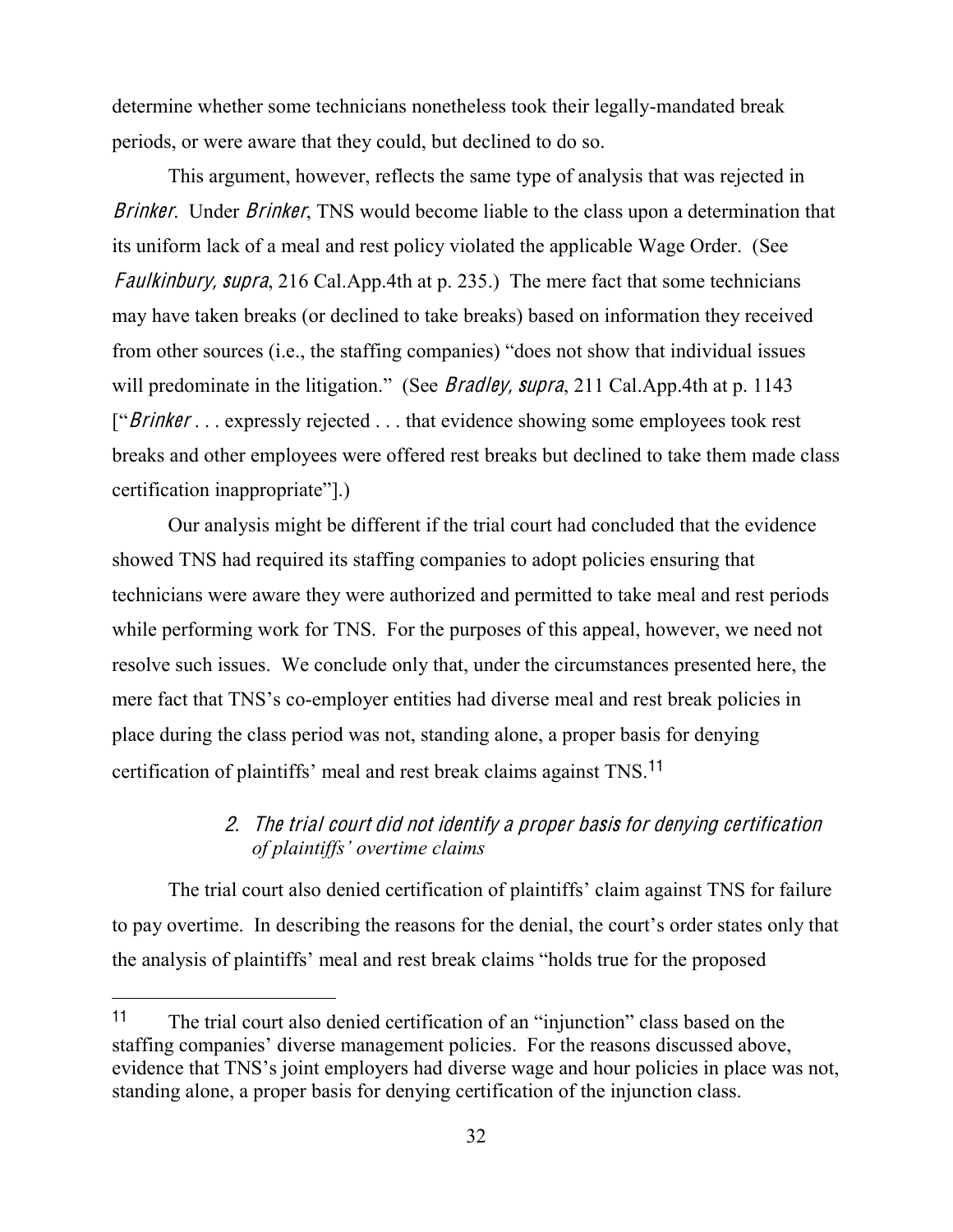overtime class." Based on this language, we presume that the trial court concluded that certification of plaintiffs' overtime claim was improper because either: (1) given the diversity of working conditions among class members, individual inquiry would be required to determine whether each technician actually incurred overtime; or (2) TNS's evidence showed that, during the relevant class period, some staffing companies had a policy of paying overtime while others did not, thereby requiring individualized inquiry into which staffing company each employee had worked for and whether that staffing properly paid overtime. Neither reason provides a sufficient basis for denying class certification.

Fairly construed, plaintiffs theory of liability on their overtime claim is that, to the extent TNS was a joint employer of the technicians (as the trial court assumed it was), the company had a duty to ensure that all of its employees were being paid overtime (see generally *Combs, supra,* 49 Cal.4th 35 [applying wage orders' definition of "employ" and "employer" in assessing whether an alleged joint employer was liable for overtime violations].) Plaintiffs further contend that TNS violated this obligation by failing to adopt procedures verifying that the staffing companies were in fact paying the employee's overtime. If, as plaintiffs allege, TNS violated wage and order laws by failing to ensure its staffing companies paid the technicians overtime wages, it would be liable to the class.

As with plaintiffs' meal and rest claims, the trial court failed to evaluate whether plaintiffs' theory of recovery could be proved (or disproved) through common facts and law. Instead, the court appears to have concluded that, to establish TNS's liability, each technician would have to make an individualized showing that he or she incurred overtime and that his or her staffing company failed to pay them the applicable overtime rate. Those issues, however, relate to the existence and amount of each technician's damages. (See Bradley, <sup>s</sup>upra, 211 Cal.App.4th at p. 1155 [certification was proper despite evidence that "the amount of overtime pay damages potentially due each class member [would] require[] individualized analysis because the number of hours worked each day was not uniform"].) While the trial court is correct that each technician would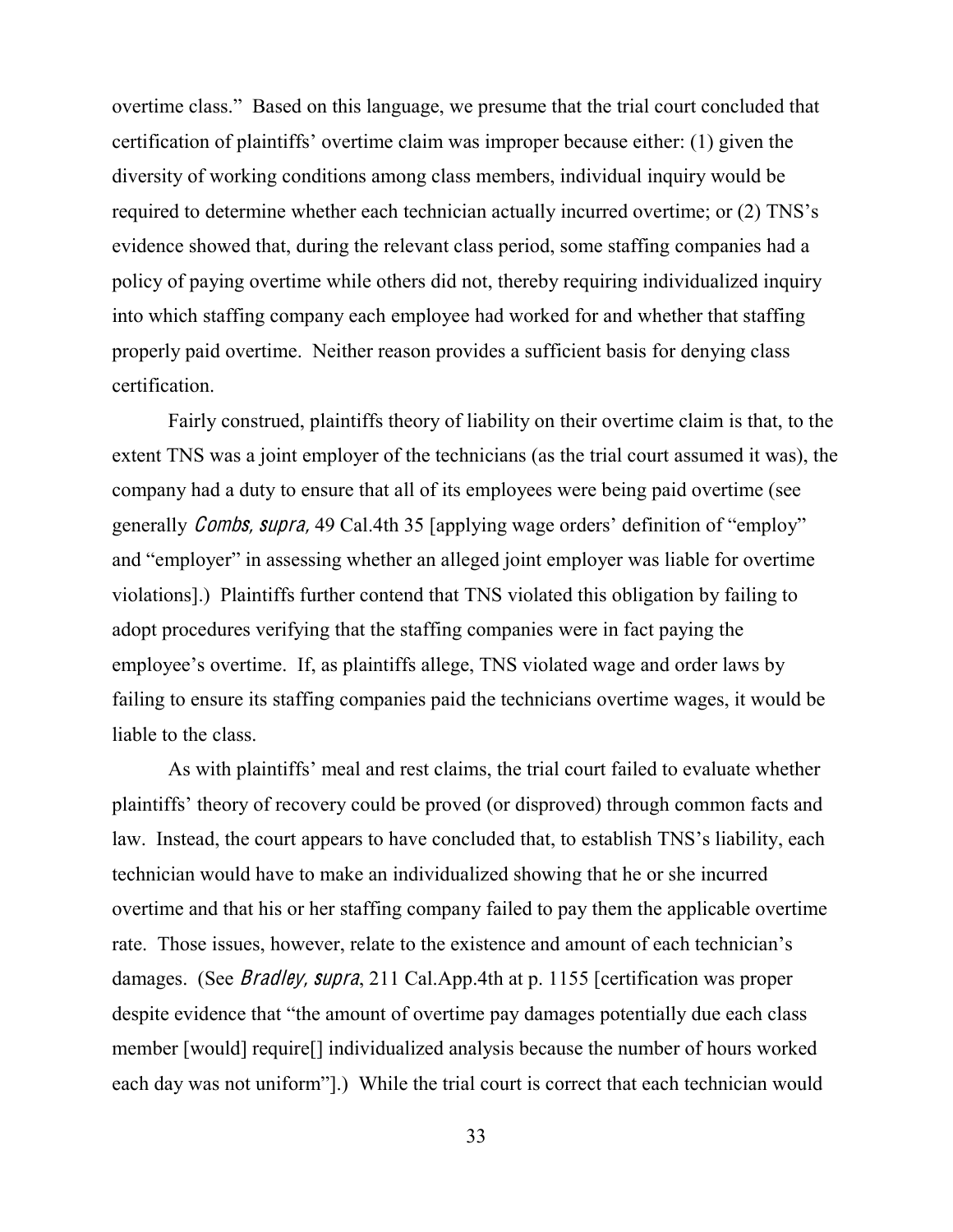have to make an individualized showing to recover overtime damages, "*Brinker* confirmed that "Salsa general rule if the defendant's liability can be determined by facts common to all members of the class, a class will be certified even if the members must individually prove their damages." [Citation.]"  $(dd \text{ at } p. 1153.)$ 

### D. Th<sup>e</sup> Prop<sup>e</sup><sup>r</sup> Disposition I<sup>s</sup> t<sup>o</sup> Remand for Reconsideration

Plaintiffs request that we remand this case to the trial with instructions to certify a meal and rest break class and an overtime class. We conclude, however, that on the record before us, the appropriate disposition is to reverse the order and remand with instructions for the court to reconsider plaintiff's certification motion. Although the reasons set forth in the trial court's written order do not provide a sufficient basis for denying class certification, the record demonstrates that TNS raised additional arguments which the court did not address. (See generally *Ramirez v. Balboa Thrift and Loan* (2013) 215 Cal.App.4th 765, 783 [where other grounds might exist to deny certification, proper disposition is to remand for reconsideration.) Most notably, the court's order made clear that it had assumed without deciding that TNS's status as a joint employer of the contractor technicians was amenable to class treatment. Additionally, the court did not address whether it was proper to certify a single class comprised of technicians who were hired and paid directly by TNS and technicians who were hired and paid by a staffing company.